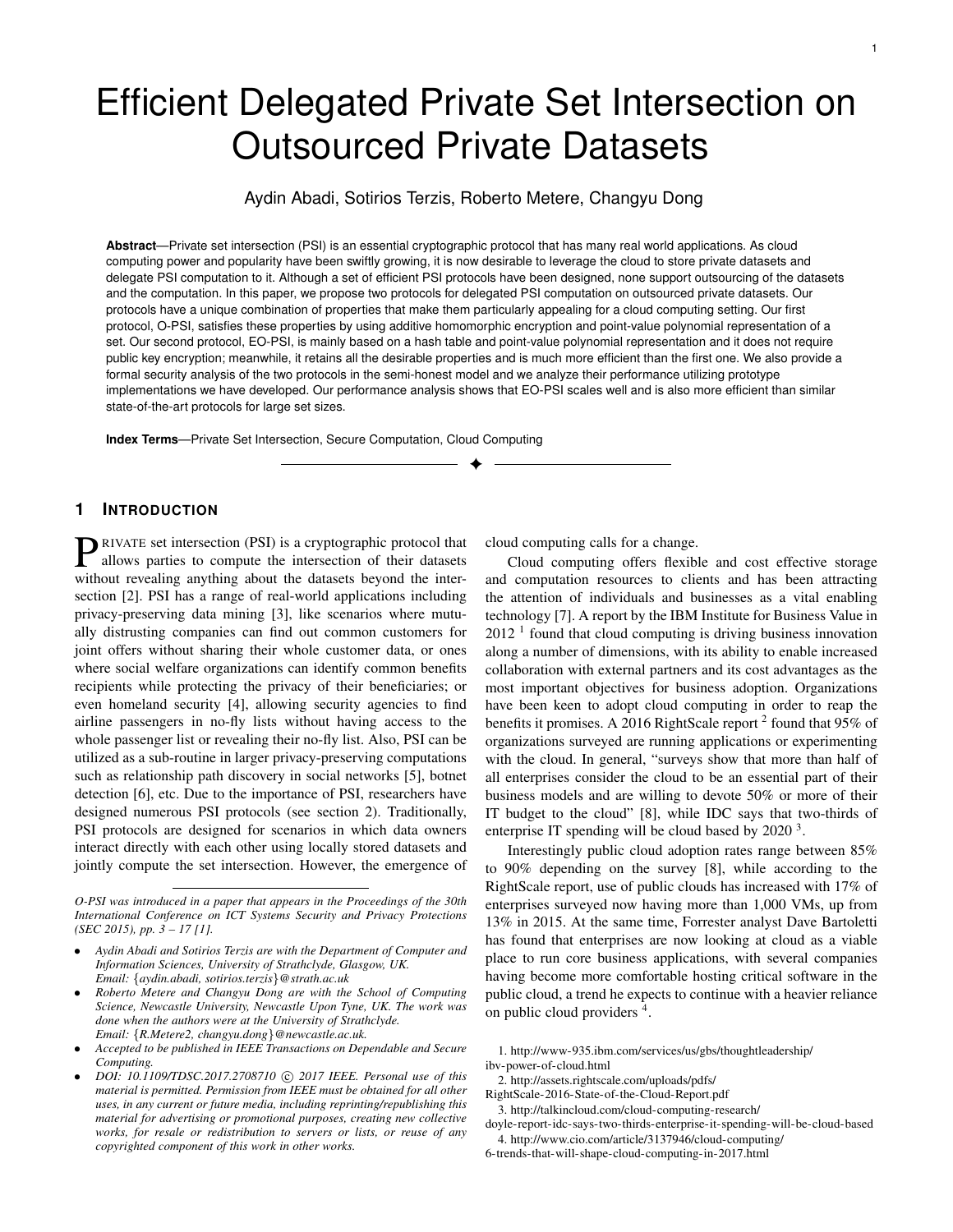Although certain benefits have proved harder to realize, like reduction of IT costs and IT complexity, improvement of IT team efficiency, and to a lesser extent increase in business agility [9], enterprises report as positive outcomes of cloud adoption amongst others enhancement of the general business model and increased productivity from application users and business user groups [8]. Moreover, in the RightScale report participants identified faster access to infrastructure (62%), greater scalability (58%), higher availability (52%), and faster time to market (52%) as significant cloud benefits that grow with cloud adoption maturity. These advantages mean that according to the report, participants' cloud initiatives involve moving more workloads to the cloud (57% and 35% for enterprises and small and medium-size businesses respectively), expanding public cloud use (46% and 38%), and implementing a cloud first strategy (44% and 29%). In addition to this, public cloud growth is expected to outpace private cloud growth <sup>5</sup>, with reports showing strong growth in public cloud workloads while on-premise ones fall, with both business-critical and non-critical workloads in the public cloud doubling over the next two years.

In a context where organizations embrace public clouds for core and mission-critical functions and reap clear business benefits beyond cost reductions from the exploitation not only of their storage but also their computation capabilities, the interest in taking advantage of these capabilities securely has been growing (e.g. [10], [11], [12], [13], [14]). Several research efforts by industry and academia have been directed towards delegated PSI protocols to realize organizational objectives [15], [16], [17], [18], [19], [20]. However, designing a PSI protocol that allows delegation of storage and computation to the cloud is not an easy task. There are several significant differences between this delegated PSI scenario and the traditional PSI case.

The first major difference is in the security model. In traditional PSI, two parties run an interactive protocol. Although they do not trust each other, they fully trust their local computational resources e.g. data storage, hardware and software. In delegated PSI, data storage and computation are now outsourced to a cloud server. The server is run and managed by an external party whose interests may not fully align with those of its clients and it may violate, intentionally or accidentally, data privacy agreements. So, it is difficult for the clients to fully trust the cloud with their sensitive data. Ideally, the untrusted cloud server should be able to carry out computation over outsourced datasets that belong to the clients, but should not learn anything about the stored datasets or the computation result. Designing a protocol for this model is more challenging because security has to be guaranteed not only against the other parties, as in the original PSI model, but also against the additional untrusted cloud server. As we show in section 2, quite a few protocols designed for the delegated PSI scenario to date actually have security problems and leak information to the server. Also, PSI computation involves datasets belonging to different parties. In traditional PSI, each party has full control over their own datasets. In delegated PSI, datasets are outsourced, and clients have to delegate their control to the cloud server. So, it is necessary to have an enforceable authorization mechanism such that the computation can only take place if all data owners agree.

The second major difference is in the computation model. At the center of cloud computing is the concept of outsourcing, as a result of which several new requirements arise. One requirement is that clients should not have to maintain a local copy after outsourcing their datasets. Otherwise, the clients will lose out on some of the cost benefits that use of cloud resources enables. Also, in order to facilitate collaboration with others, clients should be able to outsource their datasets once and use them for many PSI computations, rather than downloading and re-encoding the datasets for each computation. Otherwise, it would be better for clients to just keep a local copy of the datasets. In reality a cloud provider may serve many clients who may not know each other. Thus each client should be able to outsource its datasets independently without knowing anything about other parties' data or having to negotiate, for example, a shared key, with other parties. This requirement seems trivial but turns out to be quite challenging when the server is not fully trusted. To prevent the server from knowing the outsourced datasets, they have to be encrypted, and requiring clients to outsource their data independently, the datasets would be encrypted under independent keys. The server, then, needs to use ciphertexts encrypted under independent keys when computing PSI, which is a highly non-trivial task.

In this paper, we present two protocols for delegated PSI on outsourced private datasets. Our first protocol, O-PSI, is based on additive homomorphic encryption and point-value set representation. The protocol lets clients independently outsource their datasets by representing them as blinded polynomials. To achieve delegated PSI computation, homomorphic encryption is used to "switch" blinding factors so that the outsourced datasets blinded under different blinding keys can now be combined in the computation process. The protocol ensures that intersections can only be computed with the permission of all the clients and that the result (i.e. the intersection and its cardinality) will be protected from the cloud. The protocol also allows the datasets to be used securely an unlimited number of times without the need to secure them again. Although O-PSI has all the desirable properties, it is somewhat inefficient, as it requires costly homomorphic encryption (operations) which has a major impact on its performance. To mitigate this problem, we propose a more efficient protocol, EO-PSI, that preserves all O-PSI's desirable characteristics, while requires no public key encryption or exponentiation operations. The protocol also lets clients outsource their datasets by representing them as blinded polynomials. However, by changing the way the blinding is done and the interaction between the clients, the protocol no longer needs to "switch" blinding factors in order to combine the outsourced datasets in the computation process. We further improve the protocol performance by leveraging hash tables. As a result, EO-PSI is 1 - 2 orders of magnitude faster than O-PSI. We also provide a formal security analysis of the two protocols, and analyze their performance based on prototype implementations we have developed. Our performance analysis shows that EO-PSI scales well and it performs better than not only O-PSI but also other similar state-of-the-art protocols when the dataset is large.

# **2 RELATED WORK**

Private Set Intersection (PSI) was initially introduced in [2]. Following that many protocols such as [4], [21], [22], [23], [24], [25], [26], [27] were proposed. Among them, [21] provides a number of protocols supporting further private set operations based on additive homomorphic encryption and polynomial representation of sets. In [4], [22], the first PSI protocols with linear complexity (in the semi-honest and malicious models respectively) were

<sup>5.</sup> http://talkincloud.com/cloud-computing-research/

public-cloud-growth-outpace-private-cloud-next-12-months-report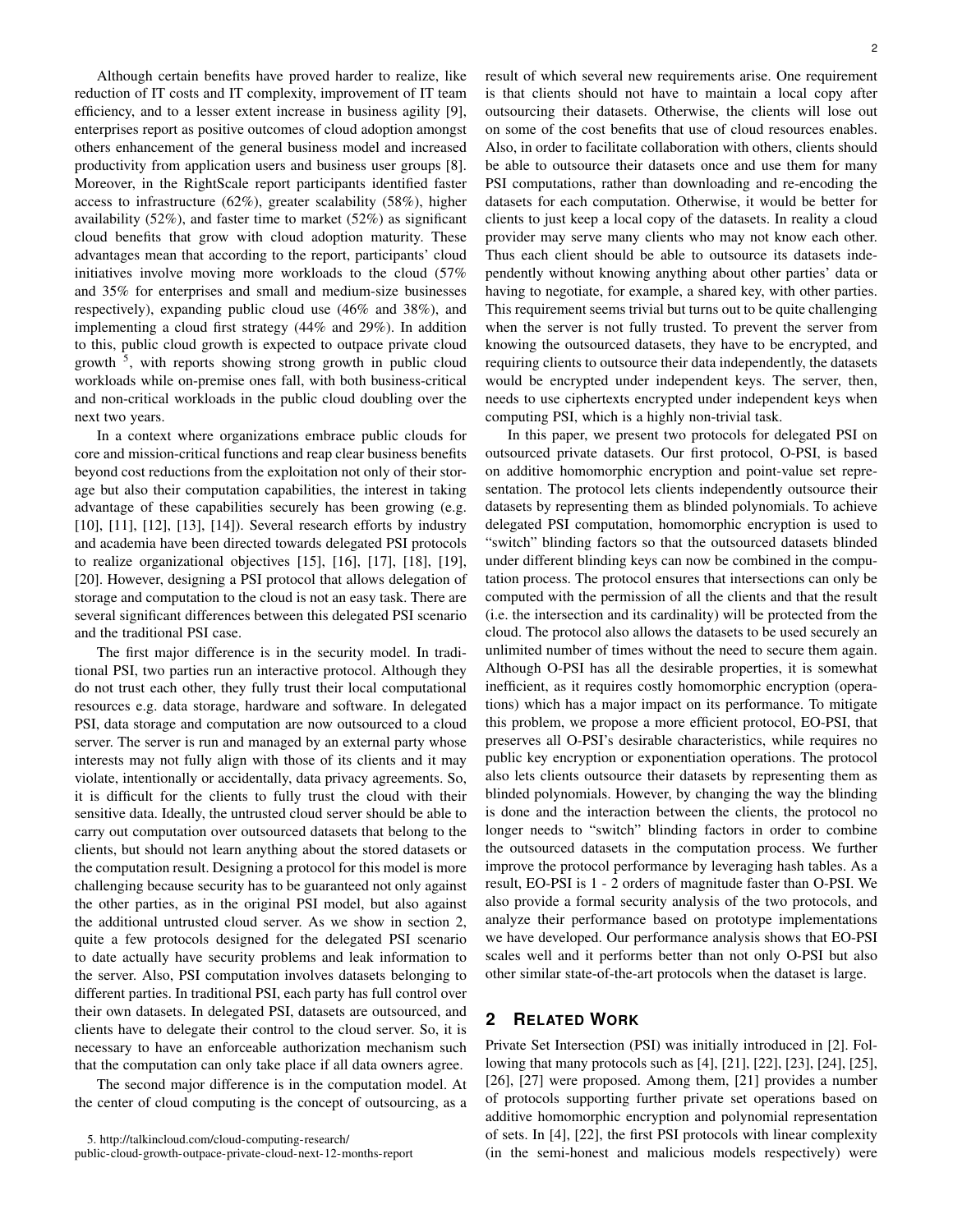proposed. In addition, [23], [24] proposed PSI protocols that allow result recipients to hide their set size from the other party during the computation of the intersection, while [24] also proposed protocols that output only the cardinality of the intersection. More recently, some efficient protocols, like [25], [26], [27], have been proposed. The protocols in [25] use Bloom filters, secret sharing and oblivious transfer to offer efficient PSI. Later on, [26] extended [25] by using hash tables and a more efficient oblivious transfer extension protocol for better efficiency. Recently, [27] further improved the efficiency of [25] by utilizing permutationbased hashing. Nevertheless, all these regular PSI protocols are interactive, which means clients jointly compute the intersection using locally available datasets. In general, they do not support outsourcing of the data and the computation to a third party (e.g. the cloud) without non-trivial modifications. For example in [23], both parties can send encrypted sets to the cloud and let the cloud compute the intersection. However, by doing so the cloud learns the cardinality of the intersection. Also, the parties must re-encrypt their data if they want to compute another intersection, otherwise the cloud can learn even more information about the parties' sets.

On the other hand, a number of PSI protocols that let clients delegate the computation to a server have been proposed in [15], [16], [17], [18], [19], [20]. The protocols in [17] allow clients to outsource their sets to a server by hashing each element and then adding a random value to it. In this protocol, each time the computation is delegated, every client needs to download an encrypted vector whose size is equal to the client's set size. Also, each element in the vector has the same size as the elements of the outsourced set. This is equivalent to the case where every client first downloads its outsourced set, prepares and uploads it before the cloud computes the result. Moreover, this protocol leaks to the server the cardinality of the intersection. Intersection cardinality is a widely used feature in data mining and could enable the server to infer a lot of things without knowing the content of the intersection. Thus from a privacy point of view, it should not be leaked. Additionally, due to the way the sets are encoded, if the intersection between the sets of client A and B is computed, followed by that between the sets of client  $A$  and C, then the server will also find out whether some elements are common in the sets of client  $B$  and  $C$  without their permission. Furthermore, in the protocol, value  $r$  is used as a one-time pad multiple times. However, according to its definition it must be used only once [28]. This approach is not secure and allows the cloud to figure out the hash values of each client's set elements. So, the protocol is not fully private. In [19], [20] clients also can delegate the computation to a server. In these protocols, a client encrypts his data and outsources them to the server. Both protocols require a trusted third party to initialize the public and private keys for the clients. Moreover, the schemes in [19], [20] suffer from the aforementioned problems (i.e. the cloud can learn whether two sets have common elements without the clients consent and leaks the intersection cardinality) thus both are not fully private. The protocol proposed in  $[16]$  allows one client, say client  $A$ , to encrypt and outsource its set, and delegate computation to a server. The server can then engage in a PSI protocol on this client's behalf with another client, say client  $B$ . But, this delegation is one-off: if  $A$  wants to compute set intersection with  $C$ , then A must encrypt its set with a new key and re-delegate to the server. In [18] two clients can delegate the PSI computation to a server. In this protocol, rather than encrypting and outsourcing their sets, the clients encrypt and outsource bloom filters of their

sets that are then used by the server to privately compute their intersection. In this case, in order for the clients to get the result of the intersection, they need to keep a local copy of their sets. So, the protocol does not support data outsourcing. Another protocol that delegates computation to a server is proposed in [15]. The protocol is efficient, and is based on a pseudorandom permutation (PRP) whose key is generated jointly by the clients at setup. Nonetheless, the protocol requires the clients to interact with each other before delegating the computation and also the delegation is one-off.

To sum up, none of the above protocols allows clients to fully delegate PSI computation to the cloud without the need to either maintain the sets locally or re-encode and re-upload the sets for each set intersection computation while protecting the privacy of both the sets and the intersection. In other words, neither of them supports secure *delegated PSI on outsourced private datasets*. As a result, none of them is particularly suitable for a cloud computing setting. A comparison of our protocols with existing protocols is provided in section 7.

# **3 PRELIMINARIES**

#### **3.1 Security Model**

We consider a setting in which *static semi-honest* adversaries are present. In this setting, the adversary controls one of the parties at a time and follows the protocol specification exactly. But, it may try to learn more information about the other party's input. The definitions and model are according to [28].

In a delegated PSI protocol, three parties are involved: a cloud  $C$ , and two clients  $A$  and  $B$ . We assume the cloud does not collude with  $A$  or  $B$ . The non-colluding assumption is widely used in the literature [15], [29], [30]. The three-party protocol  $\pi$ computes a function that maps the inputs to some outputs. We define this function as follows:  $F : \Lambda \times 2^{\mathcal{U}} \times 2^{\mathcal{U}} \to \Lambda \times \Lambda \times f_{\cap}$ , where  $\Lambda$  denotes the empty string,  $2^{\mathcal{U}}$  denotes the powerset of the set universe and  $f_0$  denotes the set intersection function. For every tuple of inputs  $\Lambda, S^{(A)}$  and  $S^{(B)}$  belonging to  $C, A$  and  $B$ respectively, the function outputs nothing to  $C$  and  $A$ , and outputs  $f_\cap(S^{(A)},S^{(B)})=S^{(A)}\cap S^{(B)}$  to  $B.$ 

In the semi-honest model, a protocol  $\pi$  is secure if whatever can be computed by a party in the protocol can be obtained from its input and output only. This is formalized by the simulation paradigm. We require a party's *view* in a protocol execution to be simulatable given only its input and output. The view of the party i during an execution of  $\pi$  on input tuple  $(x, y, z)$  is denoted by View $\frac{\pi}{i}(x, y, z)$  and equals  $(w, r^i, m^i_1, ..., m^i_t)$  where  $w \in (x, y, z)$  is the input of i,  $r<sup>i</sup>$  is the outcome of i's internal random coin tosses and  $m_j^i$  represents the  $j^{th}$  message that it received.

*Definition*. *Let* F *be a deterministic function as defined above.* We say that the protocol  $\pi$  securely computes  $F$  in the pres*ence of static semi-honest adversaries if there exist probabilistic polynomial-time algorithms*  $Sim_c$ ,  $Sim_A$  *and*  $Sim_B$  *that given the input and output of a party, can simulate a view that is computationally indistinguishable from the party's view in the protocol:*  $\mathsf{Sim}_{C}(\Lambda, \Lambda) \stackrel{c}{\equiv} \mathsf{View}_{C}^{\pi}(\Lambda, S^{(A)}, S^{(B)})$ 

$$
\begin{aligned}\n\mathbf{Sim}_{C}(\Lambda, \Lambda) &= \mathbf{View}_{C}(\Lambda, S^{\times \vee}, S^{\times \vee}) \\
\mathbf{Sim}_{A}(S^{(A)}, \Lambda) & \stackrel{\triangle}{=} \mathbf{View}_{A}^{T}(\Lambda, S^{(A)}, S^{(B)}) \\
\mathbf{Sim}_{B}(S^{(B)}, f_{\cap}(S^{(A)}, S^{(B)})) & \stackrel{\triangle}{=} \mathbf{View}_{B}^{T}(\Lambda, S^{(A)}, S^{(B)})\n\end{aligned}
$$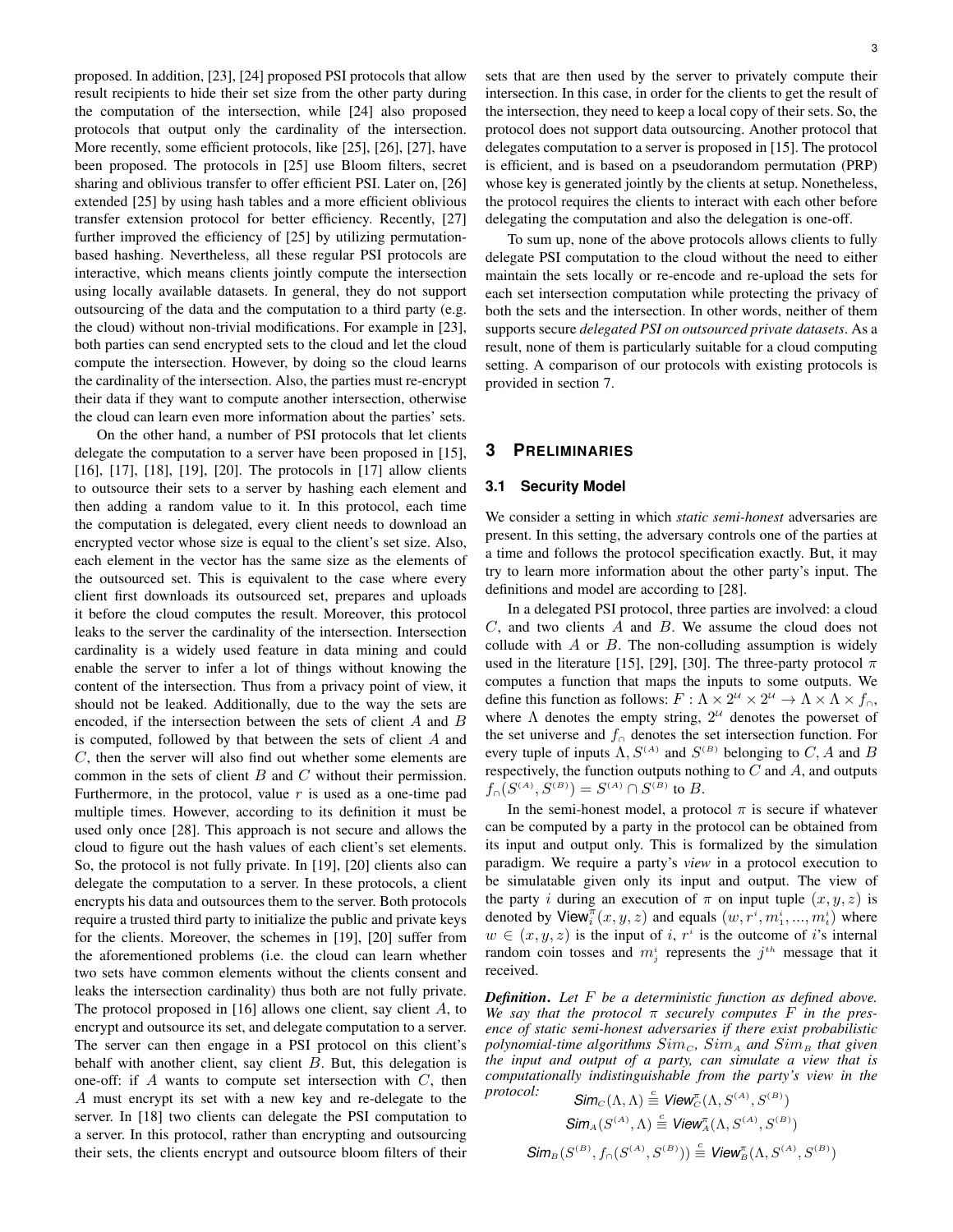#### **3.2 Homomorphic Encryption**

A semantically secure additively homomorphic public key encryption scheme has the following properties:

- 1) Given two ciphertexts  $E_{pk}(a)$ ,  $E_{pk}(b)$ ,  $E_{pk}(a) \cdot E_{pk}(b)$  =  $E_{pk}(a+b)$ .
- 2) Given a ciphertext  $E_{pk}(a)$  and a constant b,  $E_{pk}(a)^b =$  $E_{nk}(a \cdot b)$ .

One such scheme is the Paillier public key cryptosystem [31]. It works as follows:

**Key Generation:** Choose two random large primes  $q_1$  and  $q_2$ according to a given security parameter, and set  $N = q_1 \cdot q_2$ . Let u be the Carmichael value of N, i.e.  $u = lcm(q_1 - 1, q_2 - 1)$  where  $lcm$  stands for the least common multiple. Choose a random  $g \in$  $\mathbb{Z}_{N^2}^*$ , and ensure that  $s = (L(g^u \bmod N^2))^{-1} \bmod N$  exists where  $L(x) = \frac{(x-1)}{N}$ . The public key is  $pk = (N, g)$  and the secret key is  $sk = (u, s)$ .

**Encryption**: To encrypt a plaintext  $m \in \mathbb{Z}_N$ , pick a random value  $r \in \mathbb{Z}_N^*$ , and compute the ciphertext:  $C = E_{pk}(m) = g^m$ .  $r^N \bmod N^2$ .

**Decryption:** To decrypt a ciphertext  $C$ ,  $D_{sk}(C)$  $L(C^u mod N^2) \cdot s \mod N = m.$ 

#### **3.3 Representing Sets by Polynomials**

Polynomial representation of sets was introduced in [2] and is widely used [21], [32]. In this representation, set elements are represented as elements in a finite field  $\mathbb{F}_p$  and sets are represented as polynomials over the field. For the universe of set elements, U, we define a public finite field  $\mathbb{F}_p$  that is big enough to encode all elements in  $U$ . For every  $u_i \in U$ , we encode it as  $s_i = u_i || G(u_i)$ , where G is a cryptographic hash function, so that given  $s_j \in \mathbb{F}_p$  and G's output size, one can parse  $s_j$  into a and b, and check  $b = G(a)$ . If  $b = G(a)$  then we say  $s_j$  is valid, otherwise, it is invalid. From now on we will use "set element" or simply "element" to refer to the encoded form of the element and "dummy element" to refer to a uniformly random element in  $\mathbb{F}_p$ . A set element and a dummy element can be easily distinguished because the probability that a random element in  $\mathbb{F}_p$  has the correct structure and can pass the above check is negligible if G is a secure cryptographic hash function. A set  $S$  can be represented by a polynomial over  $\mathbb{F}_p$ :  $\rho(x) = \prod_{i=1}^{|S|} (x - s_i)$ , where  $s_i$  is a set element in S.

For two sets  $S^{(A)}$  and  $S^{(B)}$  represented by polynomials  $\rho^{(A)}$ and  $\rho^{(B)}$  respectively, polynomial  $\rho^{(A)} \cdot \rho^{(B)}$  represents the set union,  $S^{(A)} \cup S^{(B)}$ , and  $gcd(\rho^{(A)}, \rho^{(B)})$  represents the set intersection,  $S^{(A)} \cap S^{(B)}$ , where gcd stands for the greatest common divisor. For two degree d polynomials  $\rho^{(A)}$  and  $\rho^{(B)}$ , and two degree d random polynomials  $\gamma^{(A)}$  and  $\gamma^{(B)}$  whose coefficients are picked uniformly at random from  $\mathbb{F}_p$ , it is proven in [21] that  $\gamma^{(A)} \cdot \rho^{(A)} + \gamma^{(B)} \cdot \rho^{(B)} = \mu \cdot \gcd(\rho^{(A)}, \rho^{(B)})$  where  $\mu$  is a uniformly random polynomial. This means that if  $\rho^{(A)}$  and  $\rho^{(B)}$  are polynomials representing sets  $S^{(A)}$  and  $S^{(B)}$ , then the polynomial  $\beta = \gamma^{(A)} \cdot \rho^{(A)} + \gamma^{(B)} \cdot \rho^{(B)}$  contains only information about  $S^{(A)} \cap S^{(B)}$  and no information about other elements in  $S^{(A)}$ or  $S^{(B)}$ . Given polynomial  $\beta$ , to find the intersection, one can extract the polynomial's roots  $<sup>6</sup>$ , and then consider the set of valid</sup> roots as the intersection. Since the computation which we use to obtain the intersection could introduce random roots, we need to encode the elements. In particular, the roots of the polynomial  $\rho_C = \mu \cdot \gcd(\rho^{(A)}, \rho^{(B)})$  come from both  $\gcd(\rho^{(A)}, \rho^{(B)})$  and  $\mu$ . While the roots of  $gcd(\rho^{(A)}, \rho^{(B)})$  are the intersection we want, the roots of  $\mu$  are random elements that should be discarded. Since  $\mu$  is a uniformly random polynomial, its roots should be uniformly random elements in  $\mathbb{F}_p$ , i.e. dummy elements. Thus, the encoding allows us to effectively eliminate the invalid roots.

#### **3.4 Polynomials in Point-value Form**

In section 3.3 we showed that a set can be represented as a polynomial and set intersection can be computed by polynomial arithmetic. Previous PSI protocols (e.g. [2], [21], [32]) using polynomial representation of sets, represent a polynomial as a vector of the polynomial's coefficients, i.e. they represent a degree d polynomial  $\rho(x) = \sum_{i=1}^{d} a_i x^i$  as a vector  $\vec{a} = [a_0, ..., a_d]$ . This representation, while it allows the protocols to correctly compute the result, has a major disadvantage. The complexity of multiplying two polynomials of degree d in this form is  $O(d^2)$ . In PSI protocols, this leads to significant computational overheads, especially when one polynomial needs to be encrypted and the polynomial multiplication has to be done homomorphically. Homomorphic multiplication operations are computationally expensive. Thus, those protocols using the coefficient-based polynomial representation are not scalable.

We solve this problem by representing the polynomials in another well-known form, point-value. A degree  $d$  polynomial  $\rho(x)$  can be represented as a set of  $n (n > d)$  point-value pairs  $\{(x_1, y_1), ..., (x_n, y_n)\}\$  such that all  $x_i$  are distinct and  $y_i = \rho(x_i)$  for  $1 \leq i \leq n$ . If  $x_i$  are fixed, we can omit them and represent polynomials as a vector  $\vec{y} = [y_1, ..., y_n]$ . A polynomial in point-value form can be converted into coefficient form by polynomial interpolation [34], [35]. Given *n* pairs of  $(x_i, y_i)$ , we can interpolate a regular coefficient-based polynomial  $\zeta(x)$ of degree at most  $n - 1$ . To this end, we can use the modified (or improved) Lagrange formula:

$$
\zeta(x) = \eta(x) \sum_{i=1}^{n} \frac{\psi_i}{x - x_i} \cdot y_i
$$

where  $\eta(x) = \prod_{i=1}^{n} (x - x_i)$  and  $\psi_i = \frac{1}{\prod_{i=1}^{n} (x_i - x_k)}$ .

We can add or multiply two polynomials by adding or multiplying their corresponding y-coordinates; for two degree  $d$  polynomials  $\rho^{(A)}$  and  $\rho^{(B)}$  represented in point-value form by two vectors  $\vec{y}^{(A)}$  and  $\vec{y}^{(B)}$ , the polynomial  $\rho^{(A)} + \rho^{(B)}$  can be computed as  $(y_1^{(A)} + y_1^{(B)}, y_2^{(A)} + y_2^{(B)}, ..., y_n^{(A)} + y_n^{(B)}),$  and the polynomial  $\rho^{(A)} \cdot \rho^{(B)}$  can be computed as  $(y_1^{(A)} \cdot y_1^{(B)}, y_2^{(A)} \cdot y_2^{(B)}, ..., y_n^{(A)} \cdot y_n^{(B)}).$ Note, because the product of  $\rho^{(A)} \cdot \rho^{(B)}$  is a polynomial of degree 2d,  $\rho^{(A)}$  and  $\rho^{(B)}$  must be represented by at least  $2d + 1$ points to accommodate the result. The key benefit of point-value representation is that multiplication complexity is reduced to  $O(d)$ and this makes our protocols much more scalable.

#### **3.5 Hash Tables**

In our protocols, polynomial factorization is needed in order for the result recipient to obtain the intersection at the end of the computation. The complexity of polynomial factorization is quadratic in the degree of the polynomial being factorized. To

<sup>6.</sup> To find the roots of a polynomial over a finite field, we can first factorize it to get a set of monic polynomials (see [33] for some algorithms), then find the monic degree-1 polynomials' roots.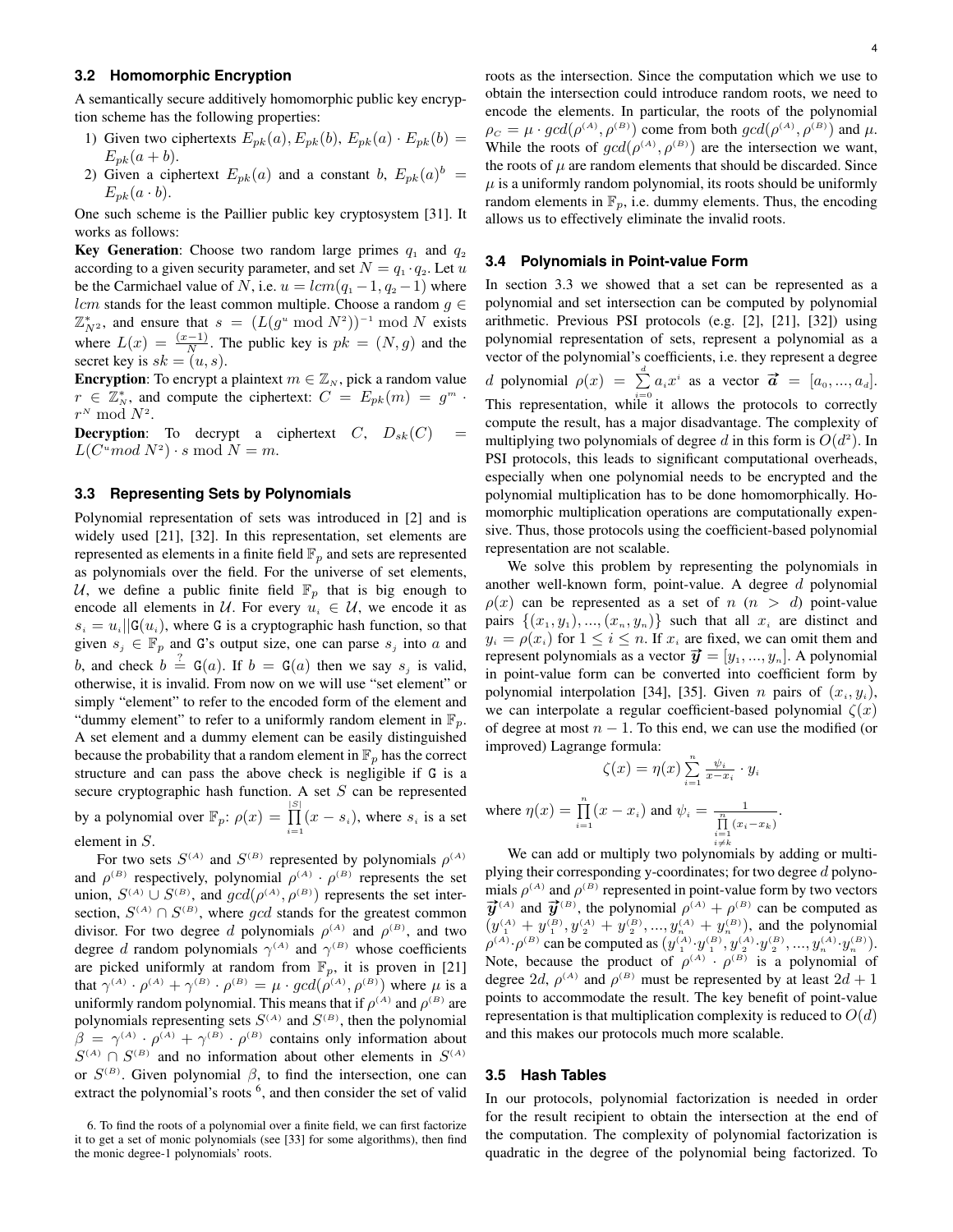improve performance, in EO-PSI we use hash tables to divide a large set into small subsets and represent each subset as a polynomial. This is a technique that has been used in several regular PSI protocols, e.g. [2], [27]. Intuitively, for a c-element set that is represented by a degree- $c$  polynomial, the factorization cost is  $O(c^2)$ . If we break down the set into h roughly equal-sized subsets, then we will need to factor h polynomials of degree  $\frac{c}{h}$ . So, the total cost is reduced to  $O(\frac{c^2}{h})$  $\frac{c^2}{h}).$ 

In general, hash tables in PSI protocols can be used as follows. First, the public parameters including a random hash function H, the number of bins in the hash table and the bin's maximum size are picked. The number of bins in the hash table should be set such that given the maximum set cardinality, with a high probability each bin receives at most a specific number of elements (we will explain shortly how this can be done).

For the parties to compute the set intersection, each of them maps each set element  $s_i$  to the table by computing an address  $j = H(s<sub>i</sub>)$ , using the hash function whose output is modeled as a uniform random number. Then, it inserts  $s_i$  into the corresponding bin  $HT_j$ . Because the hash function is deterministic if an element is in the intersection, both parties map it to the same bin. Therefore, a large set of elements can be broken down into a collection of smaller sets (the bins) and a PSI protocol can operate on each bin separately.

As mentioned above, we need to set parameters appropriately to ensure that the number of elements in each bin does not exceed a predefined upper bound. Given the maximum number of elements  $c$  and the bin's maximum size  $d$ , we can determine the number of bins by analyzing hash tables under the balls into bins model which has been extensively studied in the literature [36], [37].

*Theorem* 1. *(Upper Tail in Chernoff Bounds) Let*  $X_i$  *be a random variable defined as*  $X_i = \sum_{i=1}^{c} Y_i$ , where  $Pr[Y_i = 1] = p_i$ ,  $Pr[Y_i = 0] = 1 - p_i$ , and all  $Y_i$  are independent. Let  $\mu$  be the *expectation*  $E[X_i] = \sum_{i=1}^h p_i$ . *Then:* 

$$
Pr[X_i > d = (1 + \sigma) \cdot \mu] < \left(\frac{e^{\sigma}}{(1 + \sigma)^{(1 + \sigma)}}\right)^{\mu}, \forall \sigma > 0 \quad (1)
$$

Note that in the balls and bins model the expectation is  $\mu = \frac{c}{h}$ . Inequality 1 provides a bound for the probability that bin  $i$  is overloaded. Since there are  $h$  bins, the probability that at least one of them is overloaded is bounded by the *union bound*.

$$
Pr[\exists i, 1 \le i \le h : X_i > d] \le \sum_{i=1}^{h} Pr[X_i > d]
$$
  

$$
\le h \cdot \left(\frac{e^{\sigma}}{(1+\sigma)^{(1+\sigma)}}\right)^{\frac{c}{h}}
$$
 (2)

Thus, when the probability and bin's maximum load are fixed, for any c number of elements (as the maximal number of elements that may be inserted into the hash table) we can set the number of bins using inequality 2. In Section 8, some concrete parameters are calculated for our experiments and are shown in Table 3.

#### **3.6 Notation**

We summarize our notation in Table 1.

TABLE 1 Table of notation.

|           | <b>Notation</b>                                             | <b>Description</b>                                                                         |  |  |  |  |  |  |  |
|-----------|-------------------------------------------------------------|--------------------------------------------------------------------------------------------|--|--|--|--|--|--|--|
|           | и                                                           | The universe of set elements.                                                              |  |  |  |  |  |  |  |
| Generic   | $\vec{v}$                                                   | Vector $v$ .                                                                               |  |  |  |  |  |  |  |
|           | $ \vec{v} =c$                                               | Vector of size c.                                                                          |  |  |  |  |  |  |  |
|           | $\mathbb{F}_p$                                              | Finite field of order p.                                                                   |  |  |  |  |  |  |  |
|           | a  b                                                        | $a$ is concatenated with $b$ .                                                             |  |  |  |  |  |  |  |
|           | $(v_i)^{-1}$ and $-v_i$                                     | The multiplicative and additive inverse of value $v_i$<br>respectively.                    |  |  |  |  |  |  |  |
|           | $e^{(I)}$                                                   | Value $e$ belongs to client $I$ .                                                          |  |  |  |  |  |  |  |
|           | PRF(.)                                                      | Pseudorandom function PRF: $\{0, 1\}^m \times \{0, 1\}^l \rightarrow$<br>$\mathbb{F}_p$ .  |  |  |  |  |  |  |  |
|           | l, m                                                        | The key bit-length (i.e. security parameter) and message<br>bit-length respectively.       |  |  |  |  |  |  |  |
|           | $\vec{a}^{(I)}$                                             | A vector containing client I's outsourced blinded data.                                    |  |  |  |  |  |  |  |
|           | $\overline{\tau^{(I)}}(x)$                                  | The polynomial representing client $I$ 's set.                                             |  |  |  |  |  |  |  |
|           | $\omega^{(I)}(x)$                                           | (Pseudo)random polynomial for client $I$ .                                                 |  |  |  |  |  |  |  |
|           | $\overline{e^{(B)}}$                                        | The vector of encrypted pseudorandom values sent by<br>client $B$ to $A$ .                 |  |  |  |  |  |  |  |
| In O-PSI  | $\overline{e^{(A)}}$                                        | The vector of encrypted pseudorandom values sent by<br>client $A$ to the cloud.            |  |  |  |  |  |  |  |
|           | $\vec{t}$                                                   | Vector of blinded y-coordinates (i.e. the result) sent by<br>the cloud to client $B$ .     |  |  |  |  |  |  |  |
|           | $E_{pk}$ $(v_i)$                                            | Value $v_i$ is encrypted using client $I$ public key.                                      |  |  |  |  |  |  |  |
|           | $D_{sk_I}(v_i)$                                             | Value $v_i$ is decrypted using client I secret key.                                        |  |  |  |  |  |  |  |
|           | $t\bar{k}$                                                  | Temporary key.                                                                             |  |  |  |  |  |  |  |
|           | $mk^{(I)}$                                                  | Master key for client $I$ .                                                                |  |  |  |  |  |  |  |
| In EO-PSI | $\overline{\overrightarrow{t}}_i$                           | The vector of blinded y-coordinates (i.e. the result) sent<br>by the cloud to client $B$ . |  |  |  |  |  |  |  |
|           | H(.)                                                        | Hash function whose output ranges over $[1, h]$ .                                          |  |  |  |  |  |  |  |
|           | h                                                           | Hash table size or the number of bins.                                                     |  |  |  |  |  |  |  |
|           | $\mathrm{HT}^{\overline{(I)}}$                              | The $i^{th}$ bin in hash table $HT^{(I)}$ .                                                |  |  |  |  |  |  |  |
|           | $s_i^{(I)}$<br>$\rightarrow \overline{\text{HT}_{n}^{(I)}}$ | element $s_i$ is mapped to bin $\operatorname{HT}_i^{(I)}$ .                               |  |  |  |  |  |  |  |

# **4 O-PSI: OUR FIRST PROTOCOL**

In this section, we present O-PSI our first protocol for delegated private set intersection on outsourced private datasets.

#### **4.1 An Overview of O-PSI**

The interaction between parties in O-PSI is depicted in Fig. 1. At a high level, the protocol works as follows. First, each client independently prepares its dataset and then stores it as a blinded vector in the cloud. Since the vector is blinded the cloud cannot figure out the client's set. Later on, when client  $B$  gets interested in the intersection of its own outsourced dataset and client  $A$ 's outsourced dataset, it obtains client A's permission by sending a message to it. If  $A$  agrees, then they jointly compute a set of encrypted values and send them to the cloud. The encrypted values are used by the cloud to "switch" the blinding factors of  $A$ 's dataset, which then allows the set intersection to be computed correctly. After that, the cloud uses client A's message and the clients' outsourced datasets to generate an encrypted polynomial encoding the intersection; and then it sends the encrypted polynomial to client  $B$ . At the end of the protocol, when client  $B$  receives the polynomial, it decrypts it and extracts the polynomial's roots that are the set intersection. The protocol is described below. We will explain the rationale behind the protocol design after the protocol description.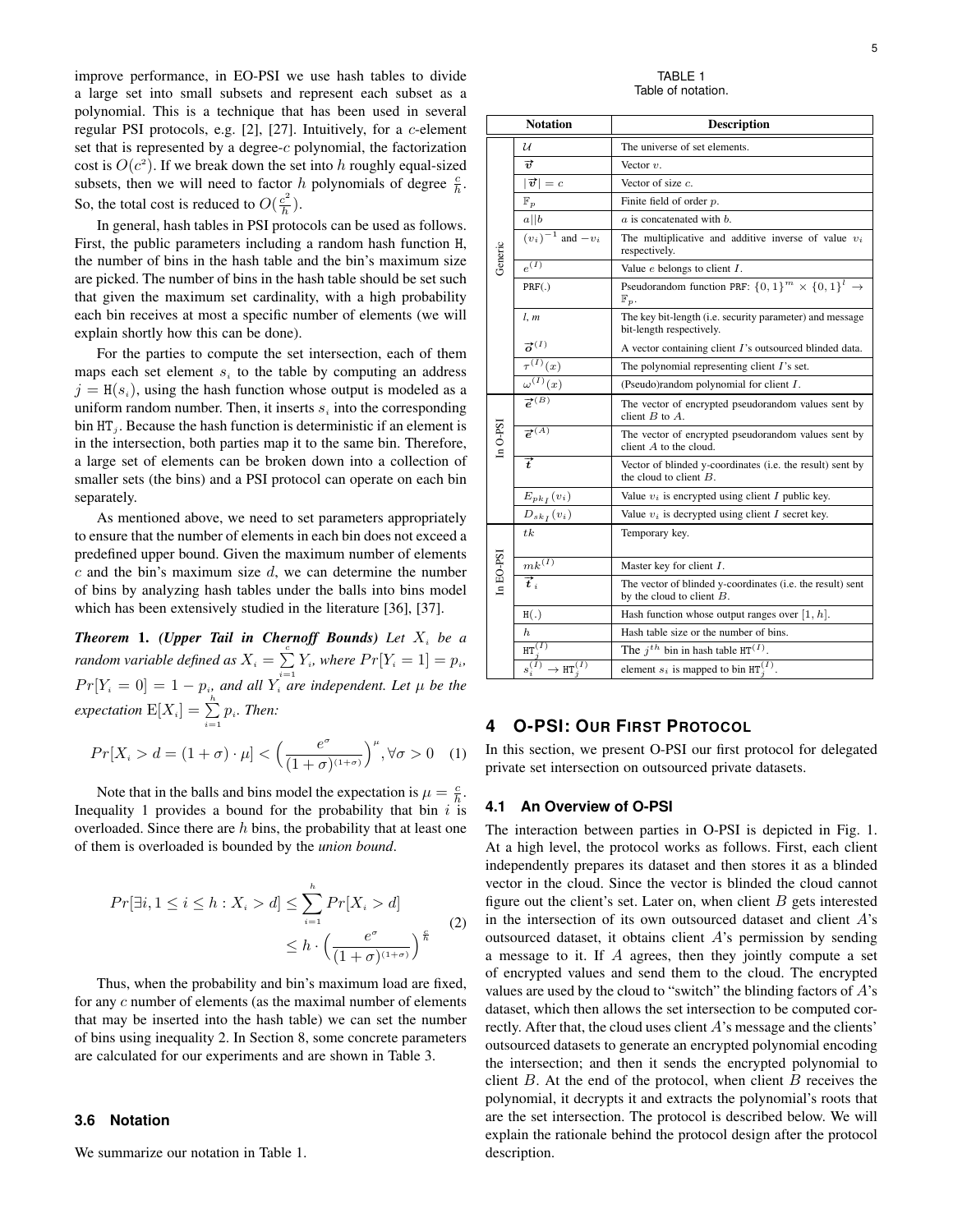

Fig. 1. The left-hand side figure: party interaction at data outsourcing phase in O-PSI; the right-hand side figure: party interaction at the computation delegation phase in O-PSI.

#### **4.2 O-PSI Protocol**

Without loss of generality, first, we consider the two client case, where client  $A$ , client  $B$  and a cloud engage in the protocol.

- a. **Cloud-Side Setup.** The cloud picks a public parameter  $c$  that is an upper bound of the set cardinality. The cloud constructs a finite field  $\mathbb{F}_p$ , where p is a large prime number. It also constructs a vector  $\vec{x}$  containing  $n = 2c+1$  distinct non-zero  $x_i$  values randomly picked from  $\mathbb{F}_p$ . It picks a pseudorandom function PRF:  $\{0,1\}^m \times \{0,1\}^l \rightarrow \mathbb{F}_p$ , which takes an *l*bit key and *m*-bit message, and maps the message to an element in the field pseudorandomly. The cloud publishes the description of the field, the value n, the vector  $\vec{x}$  and the pseudorandom function PRF.
- b. Client-Side Setup and Data Outsourcing. Let client  $I \in$  $\{A, B\}$  have a set  $S^{(I)}$ , where  $S^{(I)} \subset U$  for some set universe U and  $|S^{(I)}| \leq c$ . Each client I performs the following:
	- 1) Generates a Paillier key pair  $(pk_I, sk_I)$  (see section 3.2) and publishes the public key. It also chooses a random private key  $k^{(1)}$  for the pseudorandom function PRF. All the keys are generated according to a given security parameter.
	- 2) Constructs a polynomial  $\tau^{(I)}(x) = \prod_{i=1}^{|S^{(I)}|} (x s_i^{(I)})$  that represents its set  $S^{(I)}$ . Represent  $\tau^{(I)}(x)$  as point-value form, by evaluating it at every element  $x_i$  in  $\vec{x}$ . This yields a vector containing values  $\tau^{(1)}(x_i)$ ,  $1 \le i \le n$ .
	- 3) Blinds every value  $\tau^{(1)}(x_i)$ . To do that, it generates a set of pseudorandom values (or blinding factors)  $z_i^{(I)} =$ PRF( $k^{(I)}$ , *i*); next, computes  $o_i^{(I)}$  as follows:

$$
1 \leq i \leq n : o_i^{(I)} = \tau^{(I)}(x_i) \cdot z_i^{(I)}
$$

At the end of this step, the set elements are represented as vector  $\vec{\sigma}^{(I)} = [o_1^{(I)}, ..., o_n^{(I)}].$ 

- Sends vector  $\vec{\sigma}^{(1)}$ , ...,  $\sigma_{n-1}^{(1)}$ .<br>4) Sends vector  $\vec{\sigma}^{(1)}$  to the cloud.
- c. Set Intersection: Computation Delegation. This phase starts when client B becomes interested in the intersection of its set and client A's set.
	- 1) Client  $B$  sends a message to client  $A$ . The message contains client B's ID,  $\mathbf{ID}^{(B)}$ , and a vector  $\vec{e}^{(B)}$ , whose elements are computed as follows:

$$
\forall i, 1 \le i \le n \colon e_i^{(B)} = E_{pk_B}(z_i^{(B)})
$$

where  $z_i^{(B)} = PRF(k^{(B)}, i)$  are the values used by client B to blind its polynomial in step b.3 above.

2) Given client *B*'s message, client *A* computes vector  $\vec{e}^{(A)}$ .  $\forall i, 1 \leq i \leq n$ :

$$
e_i^{(A)} = (e_i^{(B)})^{(z_i^{(A)})^{-1}} = E_{pk_B}(z_i^{(B)} \cdot (z_i^{(A)})^{-1})
$$

where  $z_i^{(I)} = PRF(k^{(I)}, i)$  for  $I \in \{A, B\}$  are the values from step b.3.

3) Client A sends  $\vec{e}^{(A)}$ ,  $\mathbf{ID}^{(A)}$ ,  $\mathbf{ID}^{(B)}$ , and **Compute** message to the cloud.

#### d. Set Intersection: Cloud-Side Result Computation.

- 1) After receiving the **Compute** message from  $A$ , the cloud picks two degree c random polynomials  $\omega^{(A)}(x)$  and  $\omega^{(B)}(x)$  (whose coefficients are chosen from  $\mathbb{F}_p$ ).
- 2) The cloud fetches the clients outsourced datasets  $\vec{\sigma}^{(A)}$  and The cloud retches the clients outsourced data<br> $\vec{\sigma}^{(B)}$  and then computes vector  $\vec{t}$  as below.  $\forall i, 1 \leq i \leq n$ :

$$
t_i = (e_i^{(A)})^{o_i^{(A)} \cdot \omega^{(A)}(x_i)} \cdot E_{pk_B}(\omega^{(B)}(x_i) \cdot o_i^{(B)})
$$
  
= 
$$
E_{pk_B}(z_i^{(B)} \cdot (\omega^{(A)}(x_i) \cdot \tau^{(A)}(x_i) + \omega^{(B)}(x_i) \cdot \tau^{(B)}(x_i)))
$$

3) The cloud sends  $\overrightarrow{t}$  to client B.

# e. Set Intersection: Client-Side Result Retrieval

1) Client B decrypts the elements in  $\vec{t}$  and then removes the blinding factors. This yields vector  $\vec{q}$  computed as follows:  $1 \leq i \leq n$ :

$$
\begin{array}{l} g_i = D_{s k_B}(t_i) \cdot (z_i^{(B)})^{-1} = z_i^{(B)} \cdot (\omega^{(A)}(x_i) \cdot \tau^{(A)}(x_i) + \\ \omega^{(B)}(x_i) \cdot \tau^{(B)}(x_i)) \cdot (z_i^{(B)})^{-1} = \omega^{(A)}(x_i) \cdot \tau^{(A)}(x_i) + \\ \omega^{(B)}(x_i) \cdot \tau^{(B)}(x_i) \end{array}
$$

2) It then interpolates the polynomial  $\phi(x)$  using the pointvalue pairs  $(x_i, g_i)$  and considers the valid roots of  $\phi(x)$ as the elements in the set intersection (see section 3.3).

**Remark 1:** In step a, the cloud publishes a vector  $\vec{x}$  that has  $2c+1$ elements, because the polynomial  $\phi(x)$  in step e.2 is of degree 2c and at least  $2c+1$  points are needed to interpolate it. Note that the elements in  $\vec{x}$  are picked at random from  $\mathbb{F}_p$  so the probability of  $x_i$  being a root of a client's polynomial is negligible.

Remark 2: In step b.3, if the client does not blind the evaluated polynomial and stores the values  $\tau^{(1)}(x_i)$  directly on the cloud, then the cloud could use *n* pairs of  $(x_i, \tau^{(1)}(x_i))$  to interpolate the client's polynomial. As a result, the client's set would be revealed to the cloud. Whereas, when they are blinded the cloud cannot learn anything about the client's set unless it knows the pseudorandom function key used by the client. The client blinds the values by multiplication; while multiplication cannot blind  $\tau^{(1)}(x_i) = 0$ . This is why we require the probability of  $x_i \in \vec{x}$ . being a root of a client's polynomial to be negligible.

Remark 3: The data stored in the cloud are independently blinded by its owner. Also, to compute the set intersection correctly, the blinding factors  $(z_i^{(I)}$  in the protocol) must be eliminated at the end of the protocol. In step c.2, client  $A$  and  $B$  jointly compute the vector  $\vec{e}^{(A)}$  that allows the cloud to obliviously "switch" A's blinding factors to  $B$ 's. Accordingly, in step d.2, the cloud uses binding ractors to *D* s. Accordingly, in step d.2, the cloud uses  $\vec{e}^{(A)}$  to eliminate  $z_i^{(A)}$  and replace it with  $z_i^{(B)}$ . The blinding factors  $z_i^{(B)}$ , later on in step e.1, can be eliminated by client B. What is more, since the values in  $\vec{e}^{(A)}$  are encrypted and only client  $B$  knows the secret key, the cloud learns nothing in this process.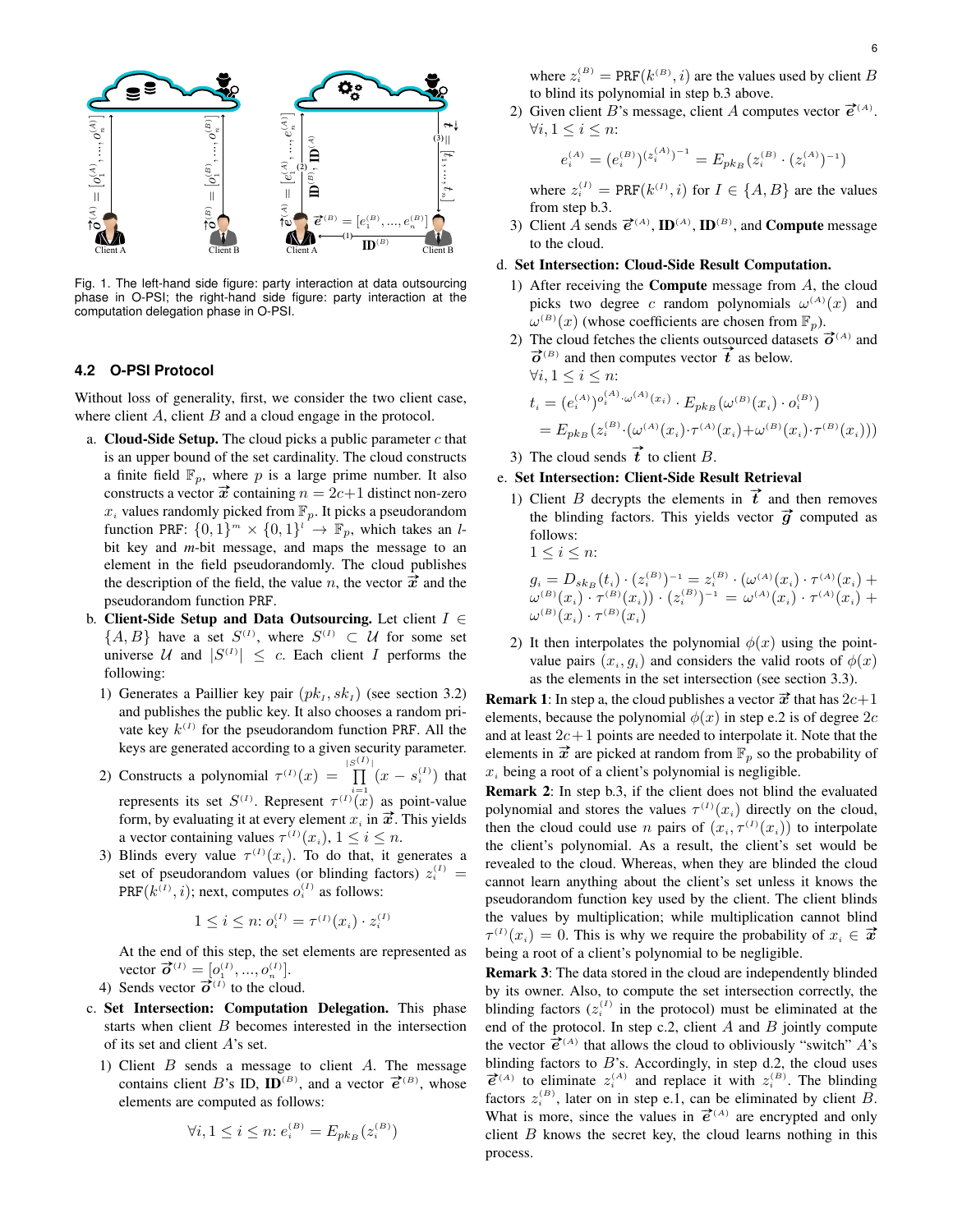Remark 4: The client's original blinded dataset remains unchanged in the cloud. In fact, in step d.2, the cloud multiplies *a copy* of the client's blinded dataset by the vector of  $\omega^{(I)}(x_i)$ . Remark 5: The only information that the cloud learns about the clients' datasets is the upper bound on the datasets cardinality (i.e. value  $c$ ) that was initially set by itself. Thus, the cloud learns nothing about the exact number of the set elements and

#### **4.3 Multiple Clients O-PSI**

the intersection cardinality.

With minor modifications, two-client O-PSI can be turned into mclient O-PSI, where  $m > 2$ . Below we outline how this can be done. In this case, the client interested in the intersection, client B, sends the same request (see step c.1 of the protocol) to all other clients,  $A_z$ , where  $1 \le z \le y$  and  $y = m - 1$ . The protocol for each client  $A_z$  remains unchanged. For each client  $A_z$ , the cloud carries out step d.2 and it computes the result vector  $\vec{t}$  as follows:  $\forall i, 1 \leq i \leq n$ :

$$
t_i = E_{pk_B}(\omega^{(B)}(x_i) \cdot o_i^{(B)}) \cdot \prod_{z=1}^y (e_i^{(A_z)})^{o_i^{(A_z)} \cdot \omega^{(A_z)}(x_i)}
$$
  
= 
$$
E_{pk_B}(z_i^{(B)} \cdot (\omega^{(B)}(x_i) \cdot \tau^{(B)}(x_i) + \sum_{z=1}^y \omega^{(A_z)}(x_i) \cdot \tau^{(A_z)}(x_i)))
$$

Then, the cloud sends  $\vec{t}$  to client B. Note that in this case, even if client B colludes with  $y-1$  clients, it could not infer the set elements of the non-colluding client, as the random polynomials  $\omega^{(A_z)}$  and  $\omega^{(B)}$  are picked by the cloud, and are unknown to the clients.

# **5 A MORE EFFICIENT PROTOCOL, EO-PSI: OUR SECOND PROTOCOL**

In this section, we introduce EO-PSI that preserves all O-PSI's desirable properties and is more efficient. EO-PSI improves O-PSI from two perspectives. First, unlike O-PSI, EO-PSI does not use any public key encryption that is computationally expensive. In O-PSI, the public key encryption is mainly used to prevent the cloud from eventually learning any information about the blinding factors (and set elements) during the cloud-side "switching" of the blinding factors, especially when the computation is delegated multiple times. Recall in O-PSI given the vector  $\vec{e}$  the cloud can "switch" one client's blinding factors to another's. In contrast, in EO-PSI no such "switching" is required. Therefore, no public key encryption is needed. In order to achieve this, we slightly change the way each client blinds its polynomial. In EO-PSI, instead of multiplying value  $\tau(x_i)$  by a pseudorandom value, the client sums the value and the pseudorandom value. Moreover, the interaction between the clients is changed, in the sense that client A sends a message to both the cloud and client  $B$  when it authorizes the computation.

Second, EO-PSI allows each client to break down its original polynomial into smaller degree polynomials. This allows the result recipient to factorize a set of smaller degree polynomials rather than one of very large degree. As a result, it can find the roots of the polynomials (i.e. the set intersection) faster than in O-PSI. To achieve this, the protocol lets each client insert its elements into the bins of a (fixed-size) hash table.

# **5.1 An Overview of EO-PSI**

The interaction between parties in EO-PSI is depicted in Fig. 2. What follows is a high-level description of the protocol. First,



Fig. 2. The left-hand side figure: party interaction at data outsourcing phase in EO-PSI; the right-hand side figure: party interaction at the computation delegation phase in EO-PSI.

each client inserts its set elements into the hash table. Then, it represents the set of elements in each bin of the hash table as a blinded point-value polynomial and sends the polynomials to the cloud. When client  $B$  becomes interested in the intersection of its own set and client A's set, it obtains the client's permission by sending a message to it. If client  $A$  agrees, it generates a set of vectors and sends them to client  $B$ . The vectors help client  $B$  to unblind the cloud's response. Client  $A$  also sends a key for a pseudorandom function to the cloud. The key is generated on the fly and is used only in this execution of the protocol. The cloud uses the key and the outsourced datasets to compute a set of blinded polynomials, and sends them to client  $B$ . Given these polynomials and client  $A$ 's message, client  $B$  unblinds them and retrieves the intersection of the sets.

# **5.2 EO-PSI Protocol**

Similarly, here first we consider the two client case, where client  $A$ , client  $B$  and a cloud engage in the protocol.

- a. Cloud-Side Setup. The cloud sets the parameters for a hash table. It sets  $c$  as the upper bound of the set cardinality,  $d$  as the maximum load that a bin in the hash table can have, and  $h$  as the total number of bins in the hash table. Moreover, it chooses a cryptographic hash function, H. Then, the cloud constructs a finite field  $\mathbb{F}_p$ , where p is a large prime number. It also constructs a vector  $\vec{x}$  containing  $n = 2d + 1$  distinct non-zero  $x_i$  values randomly picked from  $\mathbb{F}_p$ . It picks a pseudorandom function PRF :  $\{0,1\}^m \times \{0,1\}^l \rightarrow \mathbb{F}_p$ , which takes an *l*-bit key and *m*-bit message, and maps the message to an element in the field pseudo-randomly. The cloud publishes the hash table parameters, the description of the field, the value n, the vector  $\vec{x}$ , the pseudorandom function PRF along with the hash function H.
- b. Client-Side Setup and Data Outsourcing. Let client  $I \in$  $\{A, B\}$  have a set  $S^{(I)}$ , where  $S^{(I)} \subset U$  and  $|S^{(I)}| \leq c$ . Each client  $I$  performs the following:
	- 1) Given the hash table parameters, generates a hash table and inserts its set elements into it, as below.

$$
\forall s_i^{(I)} \in S^{(I)} : \mathbf{H}(s_i^{(I)}) = j, \text{ then } s_i^{(I)} \to \mathbf{HT}_j^{(I)}
$$

where  $1 \leq j \leq h$ .

2) Assigns a key (for the pseudorandom function) to each bin in the hash table by picking a master key  $mk^{(1)}$ , and generating  $h$  pseudorandom values (or keys):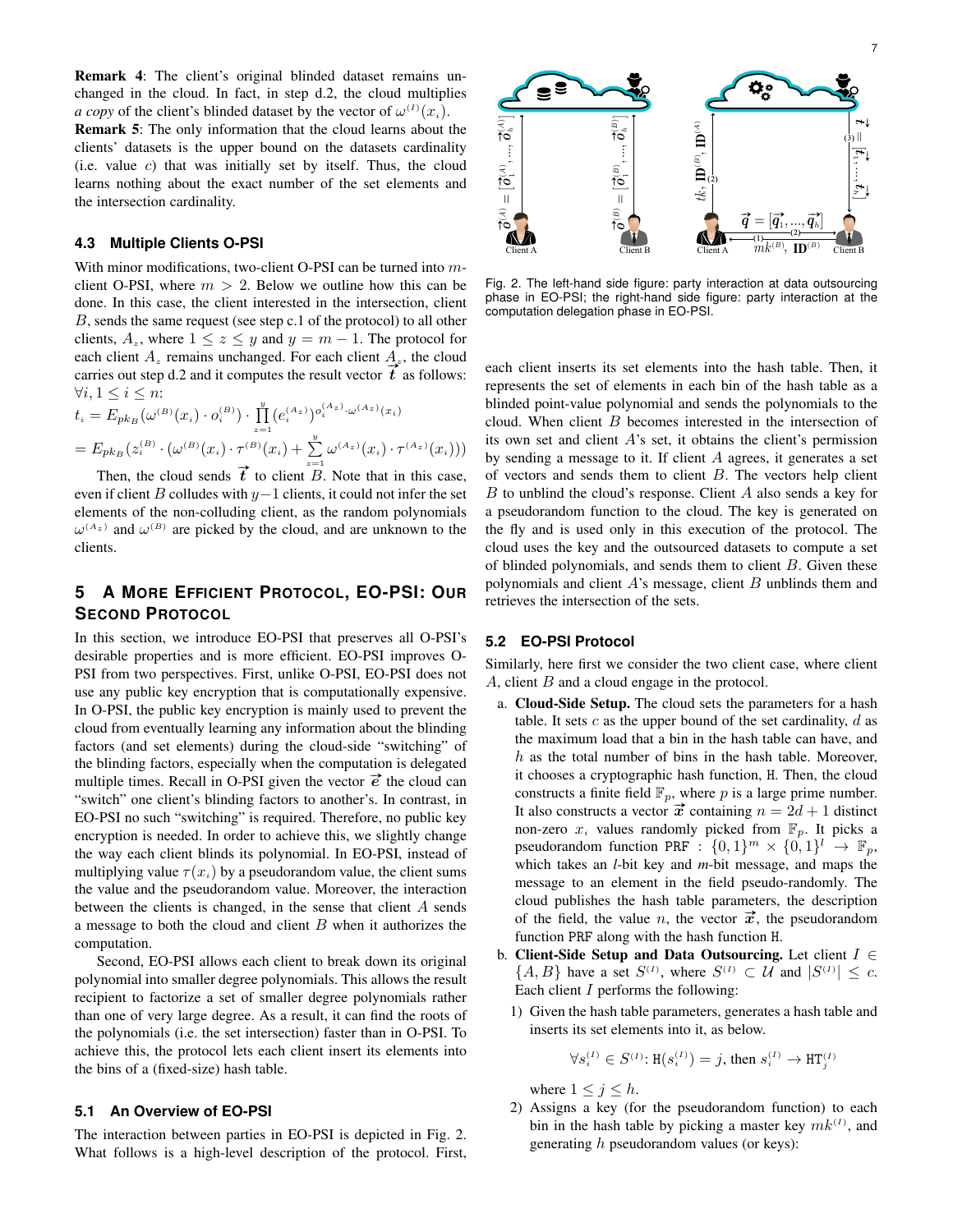$$
\forall j, 1 \leq j \leq h \colon k_j^{(I)} = \text{PRF}(mk^{(I)}, j).
$$

- 3) For every bin  $HT_j^{(I)}$ , if it has less than d set elements, pads it with dummy (or random) elements,  $r_{i,i}$ , to d elements. Then, encodes the bin elements as below.
	- a) Constructs a polynomial representing the elements in the bin.

$$
\tau_j^{(I)}(x) = \prod_{i=1}^d (x - e_i^{(I)})
$$

where  $e_i^{(I)} \in \text{HT}_j^{(I)}$ ,  $e_i^{(I)} = s_i^{(I)}$  or  $e_i^{(I)} = r_{j,i}$ .

- b) Represents  $\tau_j^{(I)}(x)$  in point-value form, by evaluating it at every element  $x_i \in \vec{x}$ . This yields a vector containing values  $\tau_j^{(I)}(x_i)$ ,  $1 \le i \le n$ .
- c) Blinds every value  $\tau_j^{(I)}(x_i)$ . To do so first generates a pseudorandom value  $z_{j,i}^{(I)} = \text{PRF}(k_j^{(I)}, i)$ , where key  $k_j^{(I)}$  was generated in step b.2. After that, computes  $o_{j,i}^{(I)}$  as follows.

$$
\forall j, 1 \leq j \leq h \text{ and } \forall i, 1 \leq i \leq n:
$$

$$
o_{j,i}^{(I)} = \tau_j^{(I)}(x_i) + z_{j,i}^{(I)}
$$

At the end of this step, the elements in bin  $HT_i$  are represented as the vector  $\vec{\sigma}_j^{(I)} = [o_{j,1}^{(I)},..., o_{j,n}^{(I)}].$ 

4) Sends  $\vec{\sigma}^{(1)} = [\vec{\sigma}_1^{(1)}, ..., \vec{\sigma}_h^{(I)}]$  to the cloud.

- c. Set Intersection: Computation Delegation. This phase starts when client B wants the intersection of its set and client A's set.
	- 1) Client B sends  $mk^{(B)}$  and its id, **, to client A.**
	- 2) Given  $mk^{(B)}$  and  $mk^{(A)}$  client A regenerates  $k_j^{(I)}$  (see step b.2) where  $1 \leq j \leq h$  and  $\forall I, I \in \{A, B\}$ .
	- 3) Client A assigns three fresh keys to each bin  $HT_j$ . To do that, first, it picks a temporary key  $tk$  and then carries out the following.
		- a) It uses the key,  $tk$ , to generate three pseudorandom values  $k_t$ .

$$
\forall t, 1 \le t \le 3 \colon k_t = \text{PRF}(tk, t).
$$

b) It uses each  $k_t$  to compute h pseudorandom values.

$$
\forall j, 1 \leq j \leq h: k_{1,j} = \text{PRF}(k_1, j), k_{2,j} = \text{PRF}(k_2, j),
$$
  

$$
k_{3,j} = \text{PRF}(k_3, j).
$$

4) For each bin HT<sub>i</sub> client A uses key  $k_{1,j}$  to generate a set of pseudorandom values  $a_{i,i}$ .

$$
\forall i, 1 \leq i \leq n: a_{j,i} = \text{PRF}(k_{1,j}, i).
$$

Also, it uses key  $k_{2,j}$  and  $k_{3,j}$  to generate two degree d pseudorandom polynomials  $\omega_j^{(A)}(x)$  and  $\omega_j^{(B)}(x)$  for that bin.

5) For each bin  $HT_i$  client A regenerates the pseudorandom values  $z_{j,i}^{(A)} = PRF(k_j^{(A)}, i)$  and  $z_{j,i}^{(B)} = PRF(k_j^{(B)}, i)$  using the keys it derived in step c.2. Then, it computes vector  $\vec{q}_i$ as follows.  $\forall i, 1 \leq i \leq n$ :

$$
q_{\scriptscriptstyle{j,i}} = z^{({\scriptscriptstyle{A}})}_{\scriptscriptstyle{j,i}} \cdot \omega^{({\scriptscriptstyle{A}})}_j(x_i) + z^{({\scriptscriptstyle{B}})}_{\scriptscriptstyle{j,i}} \cdot \omega^{({\scriptscriptstyle{B}})}_j(x_i) + a_{\scriptscriptstyle{j,i}}
$$

Vectors  $\overrightarrow{q}_i$  allow client B to remove the blinding factors from the cloud's response without learning the pseudorandom polynomials.

6) Client A sends  $\vec{q} = [\vec{q}_1, ..., \vec{q}_h]$  to client B. Also, client A sends the key tk (generated in step c.3),  $\mathbf{ID}^{(A)}$ ,  $\mathbf{ID}^{(B)}$ ,

and Compute message to the cloud.

#### d. Set Intersection: Cloud-Side Result Computation.

- 1) Given the key tk, the cloud derives the three keys  $k_{1,i}$ ,  $k_{2,i}$ and  $k_{3,j}$  for each bin HT<sub>j</sub>, where  $1 \le j \le h$  (see steps c.3a) and c.3b)
- 2) Using the keys generated in the previous step, the cloud regenerates the set of pseudorandom values  $a_{i,i}$  ( $\forall i, 1 \leq$  $i \leq n$ ) and the two pseudorandom polynomials  $\omega_j^{(A)}(x)$ and  $\omega_j^{(B)}(x)$  for each bin HT<sub>j</sub>, where  $1 \le j \le h$  (see step c.4).
- 3) The cloud computes the result as follows. First, it fetches the clients' outsourced datasets  $\vec{\sigma}_{j}^{(A)}$  and  $\vec{\sigma}_{j}^{(B)}$  in each bin the chents' outsourced datasets  $\sigma_j$  ' and  $\sigma_j$  ' in each bin<br>HT<sub>j</sub>. Next, it computes the result vector  $\vec{t}_j$  for that bin as below.

$$
\forall j, 1 \leq j \leq h \text{ and } \forall i, 1 \leq i \leq n: \\
 t_{j,i} = o_{j,i}^{(A)} \cdot \omega_j^{(A)}(x_i) + o_{j,i}^{(B)} \cdot \omega_j^{(B)}(x_i) + a_{j,i}
$$

4) The cloud sends  $\vec{t} = [\vec{t}_1, ..., \vec{t}_h]$  to client B.

# e. Set Intersection: Client-Side Result Retrieval

1) Client  $B$  removes the blinding factors from each vector  $t_i^{\prime}$  ( $\forall j, 1 \leq j \leq h$ ) using the corresponding vector  $\vec{q}_i$ (provided by client  $A$  in step c.6). The result is the vector  $\vec{g}_i$  computed as follows.

$$
\forall j, 1 \leq j \leq h \text{ and } \forall i, 1 \leq i \leq n: \\
 g_{j,i} = t_{j,i} - q_{j,i} = \omega_j^{(A)}(x_i) \cdot \tau_j^{(A)}(x_i) + \omega_j^{(B)}(x_i) \cdot \tau_j^{(B)}(x_i)
$$

- 2) Given each vector  $\overrightarrow{g}_i$  and  $\overrightarrow{x}$  it interpolates the polynomial  $\phi_i(x)$  ( $\forall j, 1 \leq j \leq h$ ).
- 3) It extracts the roots of each polynomial. It considers the union of the valid roots as the intersection of the sets.

**Remark 1:** Client  $I$  can always update (or replace) the blinding factors of its outsourced dataset in the cloud without leaking any information to it. To do so, it picks a fresh master key  $mk^{(1)}$ , and derives h keys  $k_j^{(1)}$  from the master key:

$$
\forall j, 1 \leq j \leq h: k'^{(1)}_j = \text{PRF}(mk'^{(1)}, j)
$$

Next, it uses each key  $k_j^{(I)}$  to generate n pseudorandom values  $z_{j,i}^{\prime\,(I)}$  for each bin:

$$
\forall j, 1 \leq j \leq h, \forall i, 1 \leq i \leq n : z_{j,i}^{\prime(1)} = \text{PRF}(k_j^{\prime(1)}, i)
$$

Also, it uses its old master key to regenerate the blinding factors  $z_{j,i}^{(I)}$  used to blind the outsourced dataset. Then, for every bin it computes the following values:

$$
\forall j, 1 \leq j \leq h, \forall i, 1 \leq i \leq n : u_{j,i}^{(I)} = -z_{j,i}^{(I)} + z_{j,i}'^{(I)}
$$

It sends all  $u_{j,i}^{(I)}$  to the cloud and asks it to sum them with the corresponding blinded values  $o_{j,i}^{(I)} = \tau_j^{(I)}(x_i) + z_{j,i}^{(I)}$ . After the cloud follows its instruction it would get the following blinded values:

$$
\forall j, 1 \leq j \leq h, \forall i, 1 \leq i \leq n : \\
 o'_{j,i}^{(I)} = o_{j,i}^{(I)} + u_{j,i}^{(I)} = \tau_j^{(I)}(x_i) + z'_{j,i}^{(I)}
$$

Now, the client can discard its old master key and only needs to keep  $mk^{(I)}$  locally.

Remark 2: If the number of elements mapped to a bin exceed its capacity, the polynomial cannot be interpolated correctly after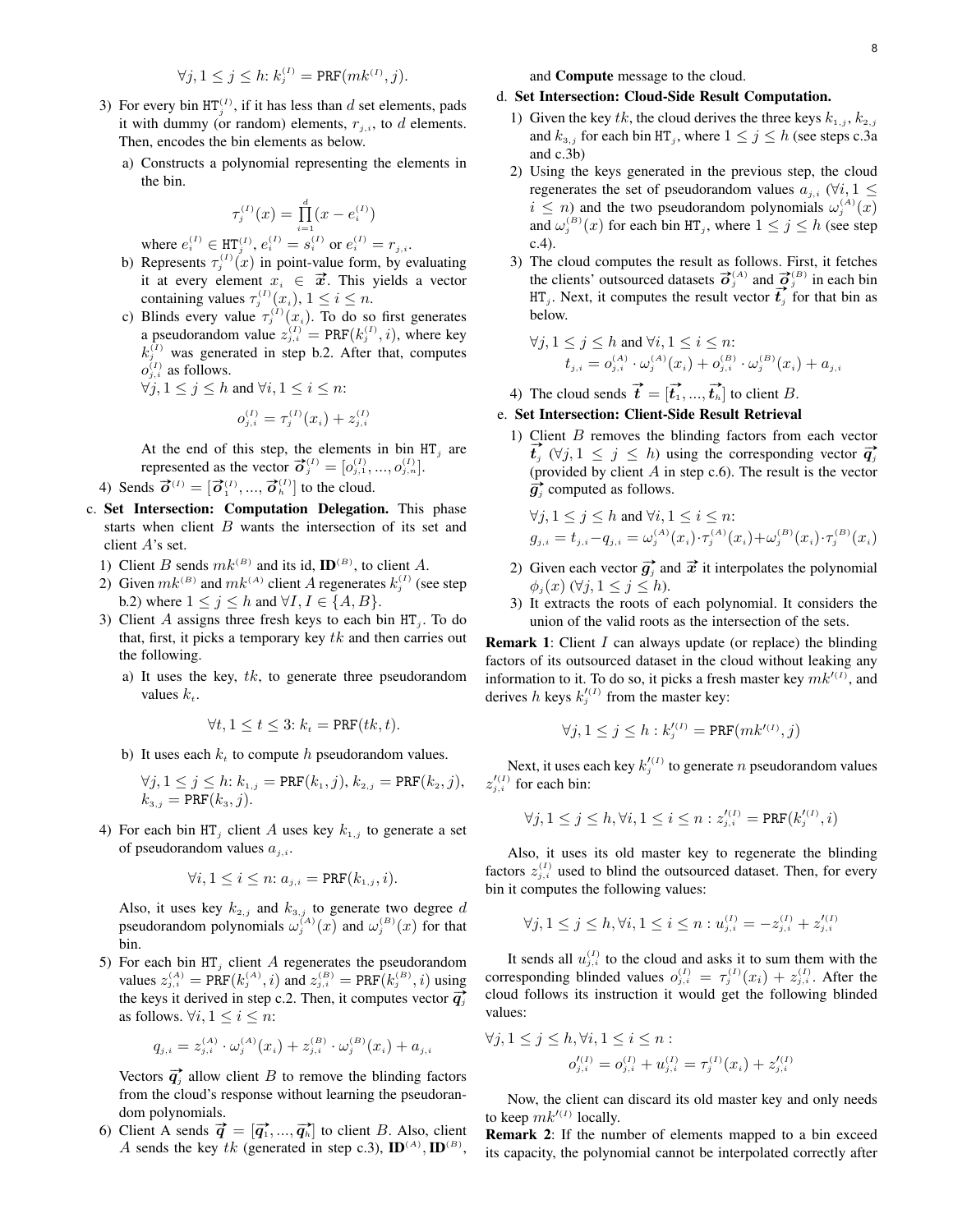the computation. To avoid this, the server sets the parameters including the number of bins, the maximum load of each bin and the maximum set cardinality in such a way that the probability of any bin exceeding its capacity is negligible. The parameters can be derived by the cloud using inequality 2 (provided in section 3.5 with example values shown in Table 3).

**Remark 3:** In EO-PSI, the client needs to find the roots of  $h$ polynomials of degree  $2d$ , where d is a fixed value picked by the cloud and it is much smaller than the maximum number of elements, c. In contrast, in O-PSI the client receives only one polynomial of degree  $2c$ . Clearly, finding roots of  $h$  polynomials of small degree  $2d$  is much faster than finding the roots of one polynomial of very large degree 2c and our performance evaluation in section 8 also supports this (see Fig. 4).

Remark 4: In both EO-PSI and O-PSI, the cloud-side setup is performed only once, when the cloud comes online. Afterward, it does not need to do any computation in this step. Furthermore, none of our protocols requires the participation of a trusted third party.

Remark 5: Bloom filters can be used in PSI Protocols to improve their efficiency [25]. A Bloom filter encodes a set and allows membership queries. In traditional PSI, the parties have a local copy of their own sets, so they can query the filters using the sets to get the intersection. In delegated PSI, clients outsource their data and do not keep a local copy. A delegated PSI protocol based on Bloom filters would require clients to enumerate the universe of the set elements in order to get the intersection. For this reason, we do not use Bloom filters in our protocol.

Remark 6: Public key cryptography preserves certain algebraic properties, therefore protocols based on it can be simpler and more intuitive than those based on symmetric key cryptography. For this reason, we first design the O-PSI protocol to show feasibility, then the EO-PSI protocol to improve efficiency.

#### **5.3 Multiple Clients EO-PSI**

With minor adjustments, the protocol can support  $m > 2$  number of clients. Here, we denote the result recipient by client  $B$  and the other clients by  $A_z$ ,  $\forall z$ ,  $1 \leq z \leq y$  and  $y = m - 1$ .

Similar to the two clients case, here each client  $A<sub>z</sub>$  sends to the cloud a temporary key  $tk^{(A_z)}$  that lets the cloud generate for each bin HT<sub>j</sub> a set of pseudorandom values  $a_{j,i}^{(A_z)}$  and two pseudorandom polynomials  $\omega_j^{(A_z)}(x)$  and  $\omega_j^{(B_z)}(x)$ . However, as it is shown below, the cloud-side computation in step d.3 is slightly changed.  $\forall j, 1 \leq j \leq h$  and  $\forall i, 1 \leq i \leq n$ :

$$
t_{j,i} = o_{j,i}^{(B)} \cdot \omega_j^{(B)}(x_i) + \sum_{z=1}^y a_{j,i}^{(A_z)} + \sum_{z=1}^y o_{j,i}^{(A_z)} \cdot \omega_j^{(A_z)}(x_i)
$$
  
where  $\omega_j^{(B)}(x) = \sum_{z=1}^y \omega_j^{(B_z)}(x)$ 

Note, in the above step the cloud first adds all the polynomials  $\omega_j^{(B_z)}(x)$  together, then it evaluates the result polynomial at every element in  $\vec{x}$ , and next multiplies the result by client B's blinded values for that bin (i.e. bin  $HT_i$ ).

Consequently, client  $B$  in step e.1 removes the blinding factors from vector  $\vec{t}_i$  as follows:

$$
g_{j,i} = t_{j,i} - \sum_{z=1}^{y} q_{j,i}^{(A_z)}
$$
  
=  $\omega_j^{(B)}(x_i) \cdot \tau_j^{(B)}(x_i) + \sum_{z=1}^{y} \omega_j^{(A_z)}(x_i) \cdot \tau_j^{(A_z)}(x_i)$ 

In multiple clients EO-PSI, even if client B colludes with  $y-1$ clients, it cannot learn any information about the non-colluding client's set elements. The reason is that, as it is shown in [21], the polynomial  $\omega_j^{(B)}(x)$  is always a uniformly random polynomial even if only one of the polynomials  $\omega_j^{(B_z)}(x)$  is uniformly random and unknown to client B.

Remark 1: In multiple client EO-PSI, the communication and computation complexities for those clients who authorize the computation (i.e. clients  $A<sub>z</sub>$ ) are independent of the number of clients participating in the protocol. In other words, the computation and communication complexities for client  $A$  in the two client case are similar to client  $A_i$ 's in the multiple clients case. Note that the same holds for multiple client O-PSI.

**Remark 2:** In multiple client EO-PSI, each client  $A_j$  independently authorizes the computation, without the need to interact with the other authorizing clients. The same is true for multiple client O-PSI.

# **6 PROOF OF SECURITY**

Now we present the proof of EO-PSI security in the semi-honest model. The security proof of O-PSI can be found in [1]. O-PSI and EO-PSI are both proved using the ideal-real paradigm. However, there are some differences between the proofs: (1) the security relies on different assumptions, in O-PSI it relies on the assumption of the existence of a semantically secure additive homomorphic encryption scheme, while in EO-PSI it relies on the assumption of the existence of a secure pseudorandom function; (2) in O-PSI the clients' blinded input sets are represented as a single polynomial, while in EO-PSI, the sets are split into bins and each bin is represented as a polynomial.

*Theorem* 2. *If* PRF *is a pseudorandom function, then EO-PSI protocol is secure in the presence of a semi-honest adversary.*

*Proof.* We will prove the theorem by considering, in turn, the case where each of the parties has been corrupted. In each case, we invoke a simulator with the corresponding party's input and output. Our focus is in the case where party  $A$  wants to engage in the computation of the intersection. If party  $A$  does not want to proceed with the protocol, the views can be simulated in the same way up to the point where the execution stops.

Case 1: Corrupted Cloud. In this case, we show that we can construct a simulator  $Sim<sub>C</sub>$  that can produce a computationally indistinguishable view. In the real execution, the cloud's view, View<sup> $\pi_{C}(\Lambda, S^{(A)}, S^{(B)})$ , is as follows:</sup>

$$
\{\Lambda, r_{\scriptscriptstyle C}, \overrightarrow{\boldsymbol \sigma}^{\scriptscriptstyle (A)}, \overrightarrow{\boldsymbol \sigma}^{\scriptscriptstyle (B)}, t\boldsymbol k, \mathbf{ID}^{\scriptscriptstyle (A)}, \mathbf{ID}^{\scriptscriptstyle (B)}, \mathbf{Compute}, \Lambda\}
$$

In the above view,  $r_C$  is the outcome of internal random coins of the cloud,  $\vec{\sigma}^{(A)}$ ,  $\vec{\sigma}^{(B)}$  are the hash tables each containing the blinded set representations of A's and B's sets, and tk is an l-bit random key used in the protocol to generate the pseudorandom polynomials and the blinding factors to mask the result generated by the cloud.

To simulate this view,  $Sim<sub>C</sub>$  does the following: it creates an empty view and appends to it  $\Lambda$  and uniformly at random chosen coins  $r'_C$ . It uses the public parameters and the hash function to construct two hash tables  $HT^{I(A)}$  and  $HT^{I(B)}$ . Then, it fills each bin of the hash tables with  $n$  uniformly random values picked from the same field  $\mathbb{F}_p$ ; so each bin  $\text{HT}'^{(1)}_j$  ( $\forall I, I \in \{A, B\}$ ) contains the vector  $\overrightarrow{O}'^{(1)}_j$  of *n* random values. It also chooses a key tk'. Afterward, it appends  $\vec{\sigma}^{\prime(\Lambda)} = [\vec{\sigma}^{\prime(\Lambda)}_1, ..., \vec{\sigma}^{\prime(\Lambda)}_h]$ ,  $\vec{\sigma}^{(B)} = [\vec{\sigma}_1^{(B)}, ..., \vec{\sigma}_h^{(B)}]$  and tk' to the view. Finally, the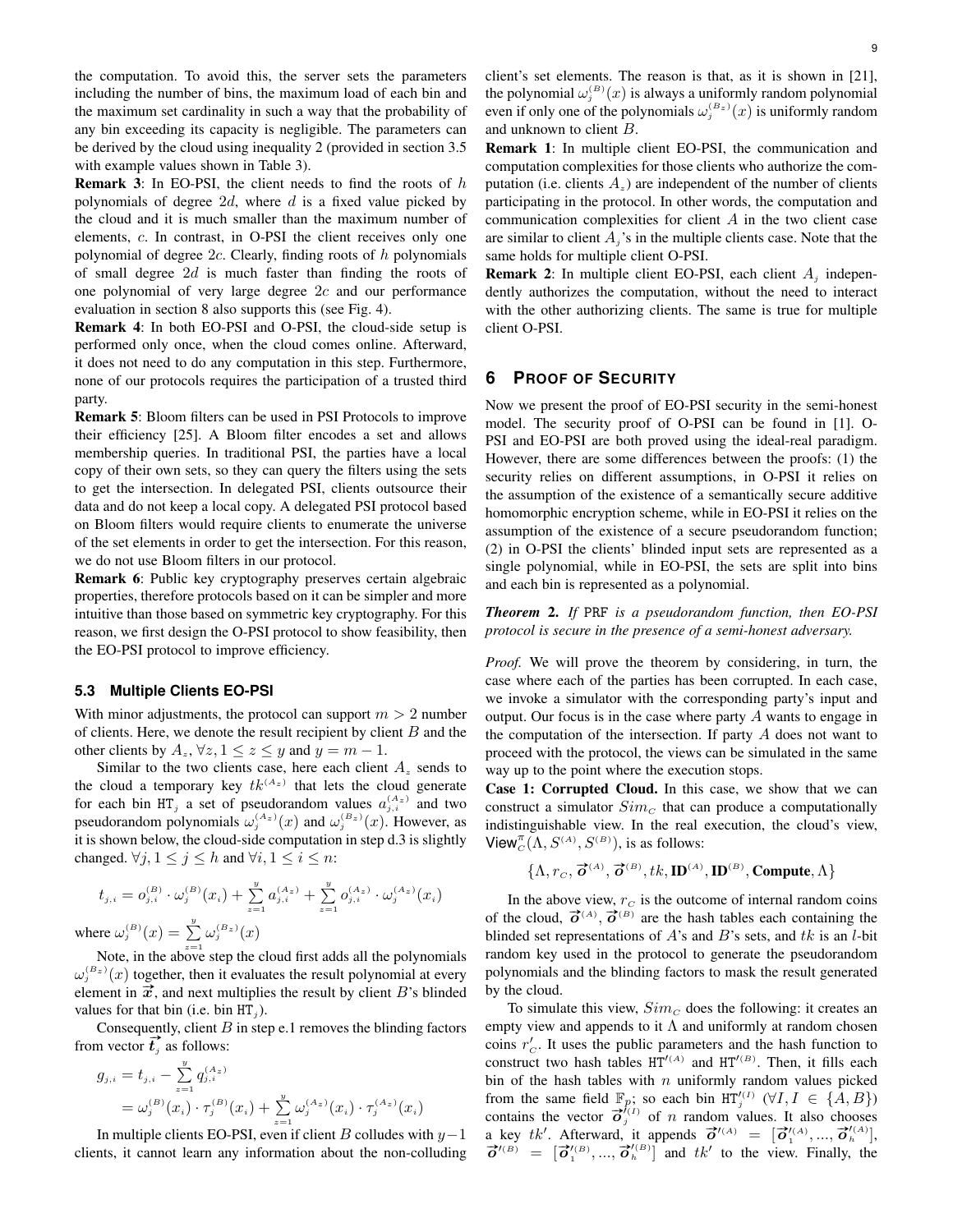simulator appends  $\mathbf{ID}^{(A)}$ ,  $\mathbf{ID}^{(B)}$ , Compute and  $\Lambda$ , to the view and outputs the view.

We argue that the simulated view is computationally indistinguishable from the real view. In both views, the input parts are identical (i.e. both are  $\Lambda$ ), the random coins are both uniformly random, and so they are indistinguishable. In the real model, the elements in  $\vec{\sigma}^{(I)}$  ( $\forall I, I \in \{A, B\}$ ) are blinded with the outputs of a pseudorandom function. Also, the elements in  $\vec{\sigma}^{\prime(\textit{I})}$ are random elements of the field. As the blinded values and random value are indistinguishable, the vectors  $\vec{\sigma}_i^{(I)}$  and  $\vec{\sigma}_i^{(I)}$ random vante are indistinguishable; the vectors  $\vec{\sigma}^{(I)}$  and  $\vec{\sigma}^{\prime(I)}$  are also indistinguishable. As the keys  $tk$  and  $tk'$  are picked uniformly at random, they are computationally indistinguishable as well. What is more,  $\mathbf{ID}^{(A)}$ ,  $\mathbf{ID}^{(B)}$  and **Compute** in both models are identical. Moreover, the output parts in both views are identical (i.e. both are  $\Lambda$ ). So, we conclude that the views are indistinguishable.

**Case 2: Corrupted client** A. In the real execution, the  $A$ 's view is as follows:

$$
\mathsf{View}_{\scriptscriptstyle{A}}^{\pi}(\Lambda,S^{(\scriptscriptstyle{A})},S^{(\scriptscriptstyle{B})})=\{S^{(\scriptscriptstyle{A})},r_{\scriptscriptstyle{A}},mk^{(\scriptscriptstyle{B})},\mathbf{ID}^{(\scriptscriptstyle{B})},\Lambda\}
$$

The simulator  $Sim_A$  does the following: it creates an empty view. It receives the party's input  $S^{(A)}$  and appends it to the view. Then, it inserts uniformly at random chosen coins  $r'_{A}$  to it. Next, it picks an *l*-bit key  $mk^{(B)}$  uniformly at random and appends it to the view. After that, it inserts  $\mathbf{ID}^{(B)}$  and  $\Lambda$  into the view. In both models  $S^{(A)}$  is identical. Moreover, both  $r_A$  and  $r'_A$  are picked uniformly at random so they are indistinguishable. Since both keys  $mk^{(B)}$  and  $mk^{(B)}$  are chosen uniformly at random they are computationally indistinguishable, too. Moreover,  $\mathbf{ID}^{(B)}$  and  $\Lambda$  are identical in both models. So, the two views are indistinguishable. **Case 3: Corrupted client**  $B$ . In the real execution, client  $B$ 's view is as follows:

$$
\mathsf{View}_{\scriptscriptstyle{B}}^{\pi}(\Lambda, S^{\scriptscriptstyle{(A)}}, S^{\scriptscriptstyle{(B)}}) = \{S^{\scriptscriptstyle{(B)}}, r_{\scriptscriptstyle{B}}, \overrightarrow{\boldsymbol{q}}, \overrightarrow{\boldsymbol{q}}, f_{\scriptscriptstyle{\cap}}(S^{\scriptscriptstyle{(A)}}, S^{\scriptscriptstyle{(B)}})\}
$$

The simulator  $Sim<sub>B</sub>$  receives the party's input  $(S<sup>(B)</sup>)$  and output  $(f_ \cap (S^{(A)}, S^{(B)}))$ , and does the following:

- 1) Creates an empty view, then appends  $S^{(B)}$  and uniformly at random chosen coins  $r'_{B}$  to it.
- 2) Picks two sets  $S^{\prime( A)}$  and  $S^{\prime( B)}$  such that  $S^{\prime( A)} \cap S^{\prime( B)} =$  $f_{\cap}(S^{(A)}, S^{(B)})$  and  $|S'^{(A)}|, |S'^{(B)}| \leq c$ .
- 3) Constructs the hash tables  $HT'^{(A)}$  and  $HT'^{(B)}$  using the public parameters. Next, maps the elements in  $S^{\prime( A)}$  and  $S^{\prime( B)}$  to the bins of  $HT'^{(A)}$  and  $HT'^{(B)}$ , respectively.  $\forall I, I \in \{A, B\}$ and  $\forall s_i'^{(1)} \in S'^{(1)}$ :  $H(s_i'^{(1)}) = j$ , then  $s_i'^{(1)} \to HT_j'^{(1)}$ , where  $1 \leq j \leq h$ .
- 4) For each bin constructs a polynomial representing its elements. If a bin contains less that  $d$  elements first it is padded with dummy values,  $r'_{j,i}^{(I)}$ , to d elements.  $\forall I, I \in \{A, B\}$  and  $\forall j, 1 \leq j \leq h; \tau'^{(1)}_j(x) = \prod_{i=1}^d (x - e_i^{(I)}), \text{ where } e_i^{(I)} \in \text{HT}'^{(I)}_j,$  $e_i^{(I)} = s_i^{\prime (I)}$  or  $e_i^{(I)} = r_{j,i}^{\prime (I)}$ .
- 5) Assigns a random polynomial  $\omega_j^{\prime (I)}$  of degree d to each bin  $\mathbf{HT}'^{(I)}_j$  ( $\forall j, 1 \leq j \leq h$ ) of the hash table  $\mathbf{HT}'^{(I)}$  ( $\forall I, I \in$  ${A, B}$ .
- $\overrightarrow{A}$ ,  $\overrightarrow{B}$ .  $\overrightarrow{B}$ .<br>6) Constructs the vectors  $\overrightarrow{g}'_j$  whose elements are computed as follows.  $\forall j, 1 \leq j \leq h$  and  $\forall i, 1 \leq i \leq n$ :

$$
g'_{j,i} = \tau'^{(A)}_j(x_i) \cdot \omega'^{(A)}_j(x_i) + \tau'^{(B)}_j(x_i) \cdot \omega'^{(B)}_j(x_i)
$$

where  $\tau_j^{\prime(i)}(x)$  is the polynomial representing the set of elements contained in bin  $HT_j^{(I)}$ .

7) Picks a key  $mk'$  and derives h keys,  $k'_{j}$ , from it as below.

$$
\forall j, 1 \leq j \leq h: k'_j = \text{PRF}(mk', j)
$$

8) Uses each key  $k'_j$  to generate  $\vec{q}'_j$  whose elements are computed as follows.

$$
\forall j, 1 \leq j \leq h \text{ and } \forall i, 1 \leq i \leq n \colon q'_{j,i} = \text{PRF}(k'_j, i)
$$

9) Adds  $\vec{g}' = [\vec{g}'_1, ..., \vec{g}'_h]$  and  $\vec{q}' = [\vec{q}'_1, ..., \vec{q}'_h]$  to the view. 10) Finally, inserts,  $f_{\cap}(S^{(A)}, S^{(B)})$  to the view.

Now we show that the two views are computationally indistinguishable. In both models  $S^{(B)}$  is identical. As  $r_B$  and  $r'_B$  are chosen uniformly at random, they are indistinguishable.

In the real model, the elements in  $\vec{q}_i$  are blinded by the outputs of a pseudorandom function. So the blinded elements are uniformly random values. On the other hand, in the ideal model the elements in  $\vec{q}'_j$  are the outputs of a pseudorandom function. Hence, the elements in both vectors  $\vec{q}$  and  $\vec{q}'$  are computationally indistinguishable.

Furthermore, in the real model, given each unblinded vec-Furthermore, in the real model, given each unbinded vector  $\vec{g}_j$ , the adversary interpolates a polynomial of the form  $\phi(x)_j \;\; = \;\; \omega^{(A)}_j(x) \,\cdot \, \tau^{(A)}_j(x) \; + \; \omega^{(B)}_j(x) \,\cdot \, \tau^{(B)}_j(x) \;\; = \;\; \mu_j \,\, \cdot \;\;$  $gcd(\tau_j^{(A)}(x), \tau_j^{(B)}(x))$ , where  $\mu_j$  is a uniformly random polynomial and  $gcd(\tau_j^{(A)}(x), \tau_j^{(B)}(x))$  represents the intersection of the set elements in the corresponding bin. Similarly, in the ideal model, each polynomial  $\phi'_j(x)$  interpolated from vector  $\vec{g}'_j$  has the form  $\phi'_j(x) = \omega'^{(A)}_j(x) \cdot \tau'^{(A)}_j(x) + \omega'^{(B)}_j(x) \cdot \tau'^{(B)}_j(x) =$  $\mu'_{j}$  ·  $gcd(\tau_{j}^{f(A)}(x), \tau_{j}^{\prime(B)}(x))$ , where  $\mu'_{j}$  is a uniformly random polynomial. As mentioned in section 3.3, it has been shown in [21] that the polynomials  $\phi_j(x)$  and  $\phi'_j(x)$  (for each bin) only contain information about the intersections of the corresponding sets and have the same distribution in both models. Finally, in both views the output part (i.e.  $f_ \cap (S^{(A)}, S^{(B)})$ ) is identical. Hence, the two views are computationally indistinguishable.

Combining the above, we conclude the protocol is secure and complete our proof.  $\Box$ 

Thus, both the O-PSI and EO-PSI protocols are secure in the semi-honest model and we have proven their security using the real-ideal paradigm. In the proof, we used standard assumptions and did not rely on non-standard ones (e.g. random oracle model).

#### **7 COMPARISON**

We first evaluate EO-PSI and O-PSI by comparing their properties to those provided by other protocols that delegate PSI computation to a cloud. We also compare these protocols in terms of communication and computation complexity. Table 2 summarizes the results.

Properties. When PSI computation is delegated to a server who is not fully trusted, protecting the privacy of the computation input and output from the server is crucial. However, as discussed in section 2 the protocols in [17], [19], [20] do not fully preserve data privacy and leak some information to the cloud server. Protocols like the size-hiding variation of [15], those in [16], [18], O-PSI and EO-PSI offer this protection.

Another desirable security property is that PSI computation is only possible with the explicit authorization from all the clients. In [19], the server can use the outsourced data to compute PSI without client permission. The server cannot decrypt the result but can learn information about the intersection e.g. the size. In [17], the protocol includes an authorization step. However, this step is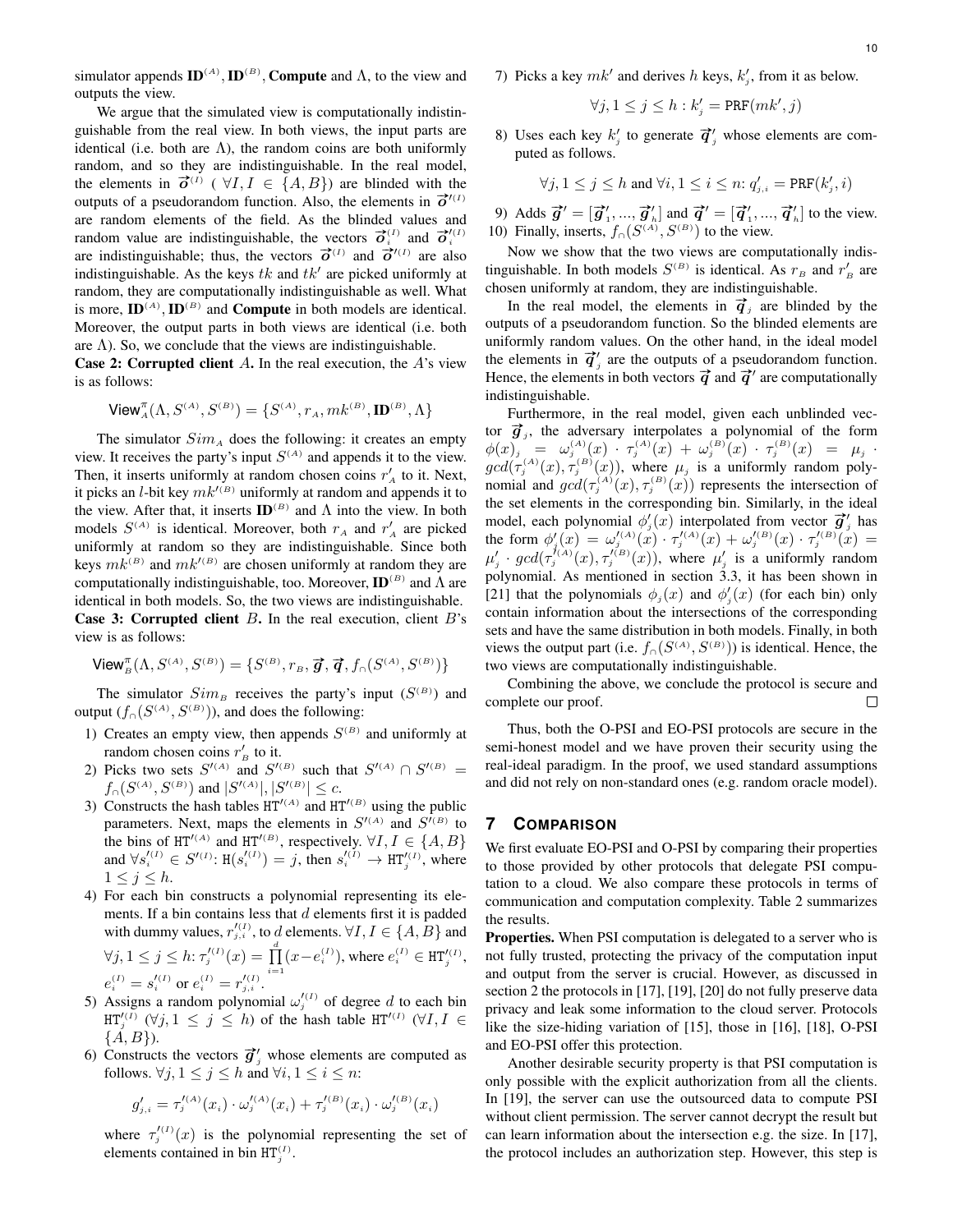TABLE<sub>2</sub>

Comparison of different delegated PSI protocols. Set cardinality and intersection cardinality are denoted by  $c$  and  $k$ , respectively.

| <b>Property</b>                                       | <b>EO-PSI</b> | <b>O-PSI</b> | $[15]$   | [16]     | [17]     | $[18]$   | [19]     | $[20]$   |
|-------------------------------------------------------|---------------|--------------|----------|----------|----------|----------|----------|----------|
| Private against the Cloud                             |               |              |          |          | $\times$ |          | $\times$ | $\times$ |
| PSI Computation Authorization                         |               |              |          |          | $\times$ |          | $\times$ |          |
| Data Storage Outsourcing                              |               |              | $\times$ | $\times$ |          | $\times$ |          |          |
| Non-interactive Client-side Setup                     |               |              | $\times$ | $\times$ |          |          |          |          |
| Many Private Set Intersections without Re-preparation |               |              | $\times$ | $\times$ | X        | $\times$ | $\times$ | $\times$ |
| <b>Multiple Clients</b>                               |               |              |          |          |          | $\times$ |          |          |
| <b>Communication Complexity</b>                       | O(c)          | O(c)         | O(c)     | $O(c^2)$ | O(c)     | $O(c^2)$ | O(k)     | O(k)     |
| <b>Computation Complexity</b>                         | O(c)          | $O(c^2)$     | O(c)     | $O(c^2)$ | $O(c^2)$ | $O(c^2)$ | O(c)     | O(c)     |

not very effective. If the intersection between the sets of client A and  $B$  is computed, followed by that between the sets of client  $A$ and C, then the server will also find out whether some elements are common in the sets of client  $B$  and  $C$  without their permission.

In O-PSI, EO-PSI, [17], [19], [20], datasets are outsourced and stored on the cloud server. The server then uses the stored encrypted datasets for computation. This is not the case for protocols in [15], [16], [18]. Those protocols are for one-off computation and the clients have to upload the encrypted datasets to the server before each computation.

The protocols in [15], [16] require clients to interact with each other at setup. In [15] clients need to jointly compute the key for the pseudorandom permutation used to encode the datasets, while in [16] they need to jointly compute the parameters used to encrypt their datasets. In contrast to these protocols, in [17], [18], [19], [20], O-PSI and EO-PSI the clients can independently prepare and outsource their private datasets. This is particularly desirable in the context of cloud computing as organizations and individuals should be able to outsource their datasets at different points in time and without prior knowledge of those they will engage in computation in the future. Among the five protocols that support non-interactive client setup, the protocols in [19], [20] require additionally a trusted third party to initialize some protocol parameters on behalf of the clients, whereas the rest of the protocols do not need such assistance.

Note that O-PSI and EO-PSI are the only PSI protocols that allow clients to delegate the computation an unlimited number of times without the need to prepare their datasets for each computation. Also, the computation does not reveal any information to the cloud even if it is delegated multiple times. This is vital in the case where outsourced datasets are expected to be used a lot of times, as it significantly reduces the overall communication and storage cost for the clients. Nevertheless, this is not the case for any of the other aforementioned protocols. In the other protocols, the clients need to re-encode the datasets locally for each time the computation is delegated in order to prevent the cloud from inferring information about the set elements and the intersection over time.

As we illustrated in sections 4.3 and 5.3, O-PSI and EO-PSI can be easily extended to support multiple clients. The same holds for [15], [16], [17], [19], [20]. In contrast, [18] does not support multiple clients, as it requires an additional logical operation that is not supported by the homomorphic encryption scheme it uses.

Communication Complexity. The communication complexity of O-PSI for the client who receives the result, client B, is  $O(c)$ , where  $c$  is the dataset size. Because client  $B$  sends client  $A$  the  $n = 2c + 1$  encrypted random values  $E_{pk_B}(r_i^{(B)})$  for  $1 \le i \le n$ 

 $n$ , in step c.1. The communication complexity for client  $A$ , who authorizes the operation on its dataset, is also  $O(c)$ , as it sends *n* values of the form  $E_{pk_B}(r_i^{(B)} \cdot (r_i^{(A)})^{-1})$ ,  $1 \le i \le n$  to the cloud, in step c.3. The communication complexity for the cloud is  $O(c)$  too. Because it sends to client B the result vector  $\vec{t}$  of size  $n$ , in step d.3. Thus, the overall communication complexity of our protocol is  $3n$  which is linear,  $O(c)$ , to the dataset size.

Note that, in EO-PSI, for a fixed probability and fixed bin's maximum load, the hash table length  $h$  is linear to the set cardinality c. This is clearer, if we rewrite  $d = (1 + \sigma) \cdot \frac{c}{h}$  (presented in subsection 3.5) as  $h = (1 + \sigma) \cdot \frac{c}{d}$ . During the protocol, client  $B$  sends a single value to client  $A$  so its communication cost is constant, in step c.1. Client  $A$  sends a single value to the cloud and sends h bins each containing n elements to client  $B$ , in step c.6. Therefore, client A's communication complexity is  $O(c)$ . The cloud's communication complexity is  $O(c)$  as well, because it sends h bins each containing n elements to client  $B$ , in step d.4. Therefore, the overall communication complexity is linear to the dataset size.

In [16] for each set intersection, the client engages in a tworound protocol, one round to upload its elements in the form of RSA ciphertexts to the cloud with  $O(c)$  communication complexity, and another to interactively compute the private set intersection with the cloud with  $O(c^2)$  communication complexity. For the protocol in [18], the communication complexity is also quadratic  $O(sc^2)$ , where s is the number of hash functions used for the bloom filter, and the messages contain BGN encryption ciphertexts. On the other hand, the protocols in [15], [17] have  $O(c)$ communication complexity with messages containing symmetric key encryption ciphertexts. Finally, the protocols in [19], [20] have  $O(k)$  complexity, where k is the intersection size.

Computation Complexity. We evaluate the computation cost of O-PSI by counting the number of exponentiation and factorization operations, as their cost dominates that of other operations in the protocol. More specifically, client  $B$  performs  $n$  exponentiations to encrypt the random values in step c.1, and needs another  $n$ exponentiations to decrypt the polynomial sent by the cloud in step e.1. Also, it needs to factorize the result polynomial that costs  $O(c<sup>2</sup>)$  in step e.2. So, in total it carries out  $2n$  exponentiations and factorizes a polynomial with the cost of  $O(c^2)$ . Client A performs  $n$  exponentiations to authorize the set intersection in step c.2, while the cloud carries out n exponentiations to encrypt client  $B$ 's dataset and  $n$  exponentiations to transform client  $A$ 's dataset in step d.2, a total of  $2n$  exponentiations. It is interesting to note that using the point-value representation increases the overall storage costs at the cloud side. But, the modest increase in storage brings a significant decrease in the computational costs, from  $O(c^2)$  (when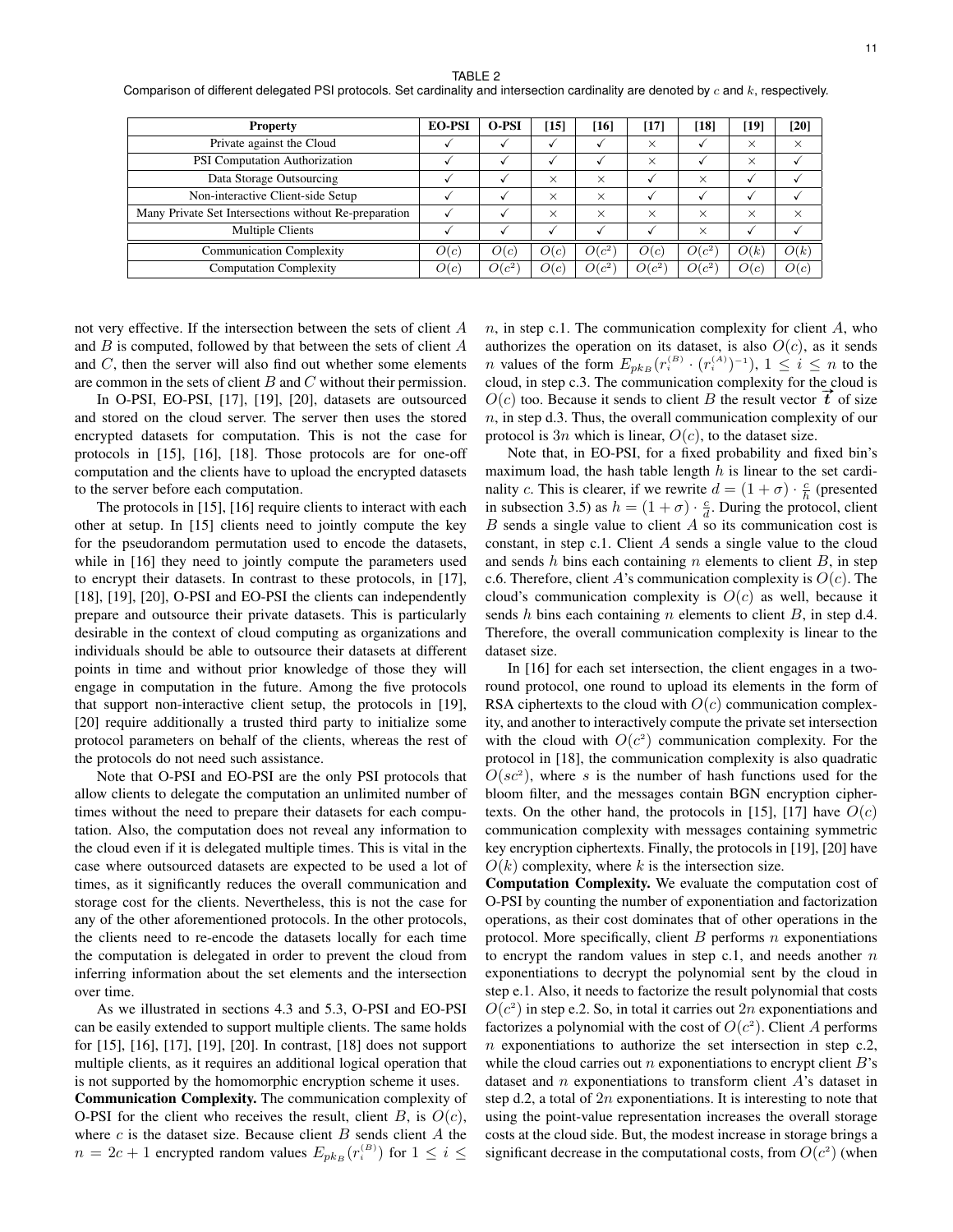using encrypted coefficients such as in [21]) to  $O(c)$ .

Now we analyze the computation complexity of EO-PSI. In our analysis, we do not consider the pseudorandom function invocation cost as it is a fast operation and dominated by the other operations (e.g. modular arithmetic, interpolation and factorization) in our protocol. Client  $A$ , performs  $2hn$  modular multiplication and  $2hn$  modular addition operations to blind the values, in step c.5. Also, in order for it to evaluate the two polynomials allocated to every bin, it carries out 2hnd modular multiplication and 2hnd modular addition operations, in step c.5. So the computation complexity of client A is  $O(c)$ . Also, the cloud carries out  $2hn$ modular multiplication and 2hn modular addition operations to blind the values in step d.3. Moreover, for the cloud to evaluate the two polynomials assigned to every bin, it performs 2hnd modular multiplication and 2hnd modular addition operations, in step d.3. Therefore, the computation complexity of the cloud is  $O(c)$ , too. Client B executes hn modular addition operations to unblind the cloud's response, in step e.1. Furthermore, in step e.2, it interpolates  $h$  polynomials where each polynomial interpolation costs  $O(d)$  and d is a constant value. In step e.3, it factorizes h polynomials where each polynomial factorization costs  $O(m^2)$ and  $m = 2d$  is a constant value. Hence, in total client B's computation cost is  $O(c)$ .

The semi-honest variant of the protocol in [15] also has linear complexity  $O(c)$ , as the client computing the result and the cloud invoke the pseudorandom permutation (PRP)  $c$  times, while the other client invokes the PRP, 2c times. On the other hand, the computational overhead in [16] is quadratic  $O(c^2)$ , as it involves a joint PSI protocol (plus public key encryption of the dataset elements). The protocol in [18] also has quadratic complexity, as it involves  $O(c^2)$  BGN public key encryption operations. In [17] the client performs  $O(c)$  modular additions, while the cloud carries out  $O(c^2)$  operations to compare the expanded sets of the users. The protocol in [19] is based on bilinear maps and requires  $6c$  pairings at the cloud side and  $2k$  exponentiations at the client side, resulting in  $O(c)$  and  $O(k)$  computation complexity at the cloud and client side respectively. The protocol in [20] is also based on bilinear maps, it requires 6 exponentiation operations at the client-side,  $k$  pairings for decryption of the result at the clientside, and 8c pairing at the server-side. So the overall computation cost of the protocol is  $O(c)$ .

Storage Complexity. In our protocols, storage complexity at the client-side is constant. In O-PSI each client needs to keep only two keys (for the pseudorandom function and public key encryption); and in EO-PSI it needs to keep only one key (for the pseudorandom function). The protocols designed in [17], [19], [20] require also constant storage complexity at the client-side. Nevertheless, since the protocols in [15], [16], [18] support oneoff delegation, the client needs to have data locally available to re-encode and delegate the computation and this introduces storage complexity linear to the set size. The server side storage complexity is linear in all protocols.

Comparison to regular PSI. The computational and communication complexity of EO-PSI is linear to the dataset size. Currently the most efficient regular PSI protocols also have linear complexity. Although similar in complexity, in practice the regular PSI protocols can be more efficient. In our protocols, storage complexity at client-side is constant. The regular PSI protocols' storage complexity is at least linear to the set size, as each party uses the locally available set elements. We emphasize that delegated PSI and regular PSI protocols are designed for different

settings with different requirements and they cannot substitute each other. Thus it is difficult to make a fair comparison. For example, in delegated PSI protocol, the cloud has to compute the intersection without knowing anything about both clients' datasets, unlike regular PSI protocols where a party knows its own set. Also there is no way in regular PSI to reduce the storage complexity, as there is no external server to outsource the storage. Therefore the comparison above is only a presentation of facts and should not be interpreted as regular PSI is better than delegated PSI or the other way round.

#### **8 PERFORMANCE EVALUATION**

We implemented the O-PSI and EO-PSI protocols in  $C++$ <sup>7</sup>. Both implementations use the NTL library <sup>8</sup> for the polynomial operations. The O-PSI implementation also uses the Paillier library 9 for the Paillier homomorphic encryption. In the experiments, we use 32-bit integers as set elements and 80-bit padding. All experiments were run on an Ubuntu 14.04 desktop PC with an Intel i5-4590@3.3 GHz CPU, 8 GB RAM.

In section 7, we compared our protocols with the state-of-theart protocols in [15], [16], [17], [18], [19], [20]. Here we compare the performance of our protocols with the protocols in [17], [20]. We chose these two protocols because they are delegated PSI protocols that support both storage and computation outsourcing. Thus they are the closest to our protocols. The protocols in [15], [16] are server-aided PSI protocols and only support oneoff computation with the help of a server. We did not choose the protocol in [19] because the protocol in [20] is more efficient than it (see [20]). For the protocol in [17] we implemented it using C++ and measured its performance using the hardware above, while for the protocol in [20] we used the performance data reported in the paper. Although the hardware used in [20] is different, this difference would not affect the comparison results, because as we show later, the performance difference to EO-PSI is significant, almost 2 orders of magnitude. We also implemented the protocol in [18]. However, the performance of this protocol is much worse than the others and cannot scale to sets with more than a few hundred elements. Thus we do not include it in the comparison and provide the performance results for it separately in an appendix.

We first show in Fig. 3 the performance comparison of the four protocols. The figure is plotted using a logarithmic scale. In the figure, the x-axis shows the number of elements in both clients' sets and the y-axis indicates the total running time of the protocols. We range the set size between  $2^{10}$  and  $2^{20}$  elements. For EO-PSI, we also set the bin size of the hash table to 100 and the probability of overloading to less than  $2^{-40}$ . Using inequality 2, we calculate the number of bins we need in the hash tables. The results are shown in Table 3. Table 3 also shows  $\sigma$ , which is the ratio of the bin size d and the expected number of elements in a bin. A  $\sigma$ closer to 1 means the bins are better utilized. As we can see, the performance of EO-PSI is much better than O-PSI and the one in [20]. In fact, for O-PSI and [20] we skipped tests with set size over 2 <sup>15</sup> as the running time would be too long. The performance of protocol in [17] is better than EO-PSI when the set cardinality is less than  $2^{18}$ , while for larger sets EO-PSI is better.

We further show the time breakdown by step of all four protocols in Table 4. As we can see, for EO-PSI, the running

<sup>7.</sup> EO-PSI's source code is available at https://github.com/nitrogl/eo-psi

<sup>8.</sup> http://www.shoup.net/ntl/

<sup>9.</sup> http://acsc.cs.utexas.edu/libpaillier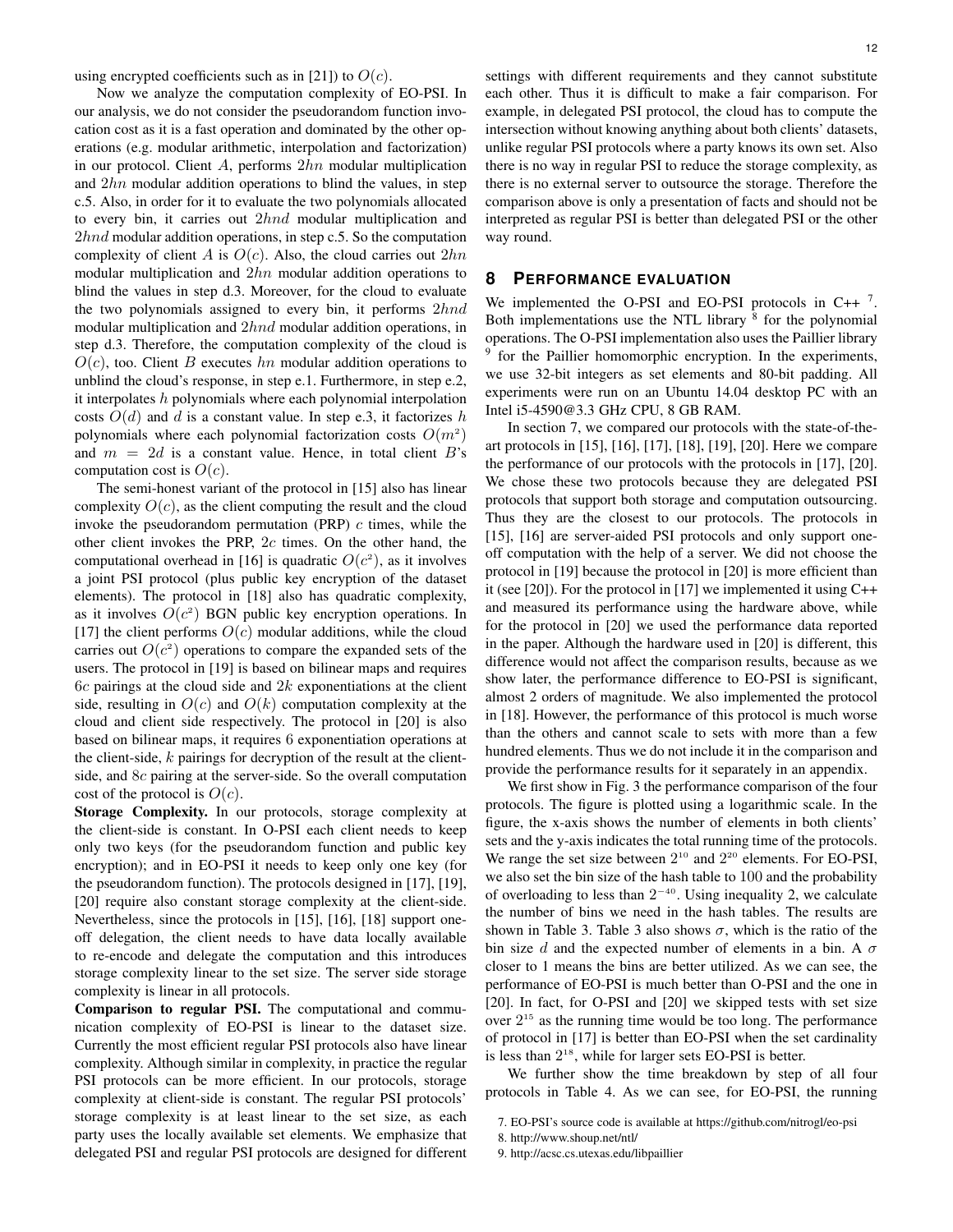TABLE 3 EO-PSI Hash Table Parameters (bin size  $d = 100$ , overloading probability  $< 2^{-40}$ ).

| Set size $(c)$       | $\gamma$ <sup>10</sup> | 0 <sub>11</sub> | 012  | 013  | 214  | 0.15 | $\Omega$ <sup>16</sup> | $2^{17}$ | 0.18 | 219   | $2^{20}\,$ |
|----------------------|------------------------|-----------------|------|------|------|------|------------------------|----------|------|-------|------------|
| Number of Bins $(h)$ | 26                     | 53              | 106  | 211  | 432  | 863  | 1772                   | 3543     | 7282 | 14564 | 29128      |
|                      | ر. .                   |                 | 1.56 | 1.56 | 1.63 | 1.63 | 1.70                   | 1.70     | 1.78 | 1.78  | 1.78       |



Fig. 3. Performance comparison of protocols (total running time).

time for each step increases almost linearly to the set size. The data outsourcing, the computation delegation, and cloud-side computation steps are fast. The protocol running time is dominated by the last step which is the result retrieval step. In the result retrieval step, client  $B$  unblinds the data received, interpolates the polynomials, and extracts roots from the polynomials by factorizing them. We found out that factorization takes most of the time in this step. In the experiments with set sizes  $2^{10}$ ,  $2^{15}$ and  $2^{20}$ , the factorization times are 5.32, 175.35, 5918.93 seconds, respectively. In our implementation, we factorize polynomials by using the NTL library. This step could be improved by improving the underlying factorization algorithm. For O-PSI, the running time is also dominated by the last step. It is worse than EO-PSI because the polynomial to be factored is larger. For the protocol in [17], the running time is dominated by the cloud-side computation. The complexity of this step is quadratic thus it is less scalable than EO-PSI. For the protocol in [20], outsourcing and cloudside computation steps dominate the running time. Although the complexity of the protocol is linear, it uses heavy public key operations which make it less efficient than EO-PSI.

For EO-PSI, the hash table parameters also affect the performance. When the set size is fixed, if we increase the bin size, then we have fewer bins to process, but the time for processing (i.e. polynomial evaluation, blinding and factorization) each bin will increase. To investigate the best trade-off between the number of bins and their size, we ran experiments with different bin sizes. The results are illustrated in Fig. 4. In the figure, the x-axis is the bin size and the y-axis is the total running time. We range the set size between  $2^{10} - 2^{17}$  elements, and the number of bins are calculated accordingly using inequality 2 so that the probability of overloading is less than  $2^{-40}$ . In theory, we should see a (not so sharp) "V" shape such that the running time decreases along with decreasing bin size until some point where the running time starts to increase when the bin size decreases. However, the results from our experiment are not exactly as expected. In the figure, we can see that for all the tested cases, there does exist a turning point when the bin size is  $\sim$  120. Nevertheless, there is an unexpected sharp increase in running time when the bin size is larger than 120.



Fig. 4. The performance of EO-PSI with different bin sizes.

Since the running time of EO-PSI implementation is dominated by polynomial factorization which is done by NTL, we suspect that this increase is due to some unknown implementation choices of the NTL library. To confirm this, we measured the time for factorizing random polynomials with degree corresponding to the bin size in NTL. The results are shown in Fig. 5. From the figure, we can see also a sharp increase near bin size 120. Without a further investigation, a safer choice of bin size would be 100, which is a bit away from the sharp increase while the running time is not much higher.



Fig. 5. Time taken to factorize random polynomials using NTL library.

# **9 CONCLUSIONS**

Cloud computing is rapidly gaining in popularity among individuals and businesses, mainly due to the innovation it enables and the opportunities it offers. With its importance increasing, outsourcing datasets and computation to the cloud becomes an appealing approach. Nevertheless, as the cloud cannot be fully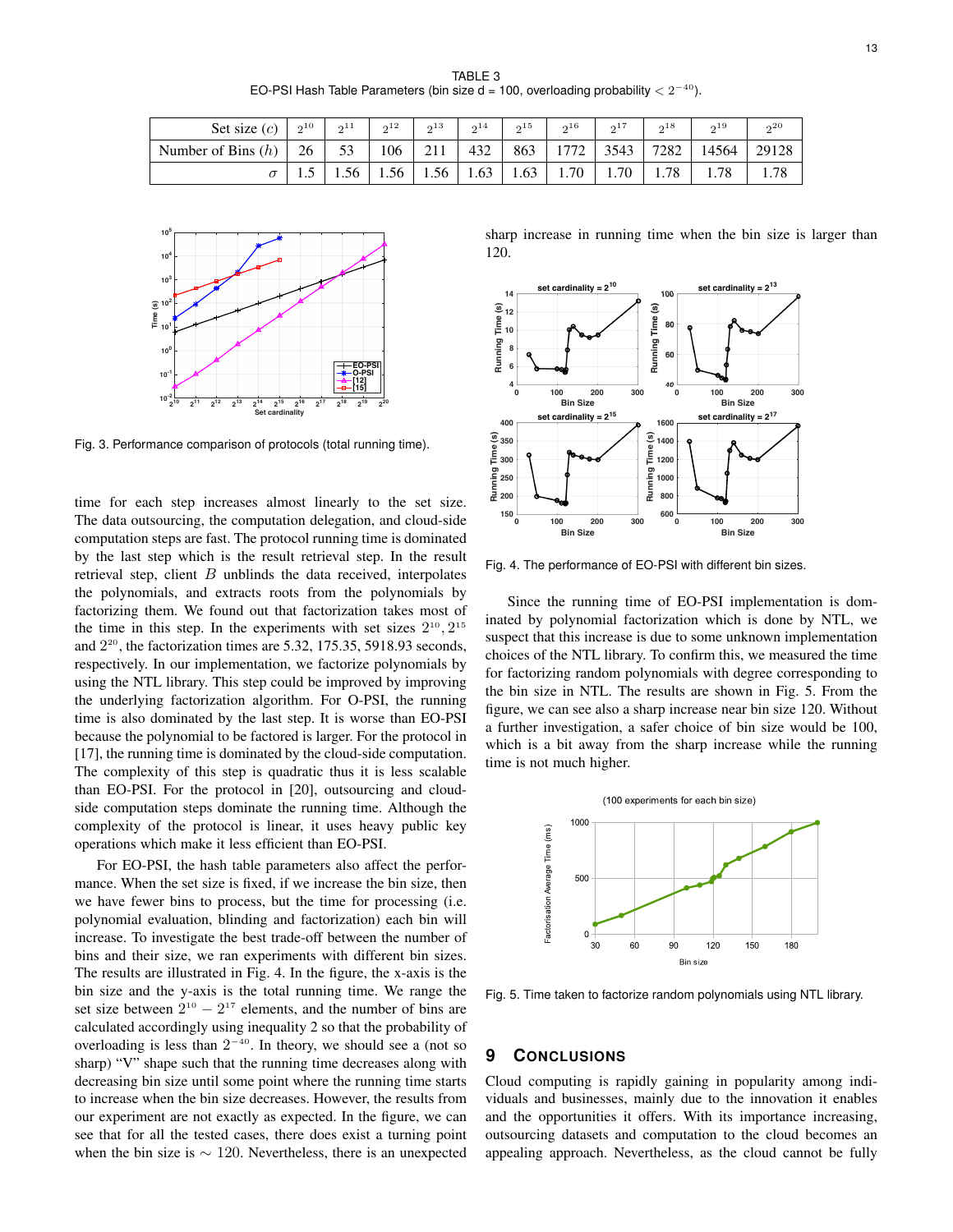TABLE 4 Protocols' performance comparison: breakdown by step (time in seconds).

| <b>Steps</b>              | <b>Protocols</b> | $2^{10}$ | $2^{11}$ | $2^{12}$       | $2^{13}$ | $2^{14}$ | $2^{15}$ | $2^{16}$                 | $2^{17}$                 | $2^{18}$                 | $2^{19}$                 | $2^{20}$                 |
|---------------------------|------------------|----------|----------|----------------|----------|----------|----------|--------------------------|--------------------------|--------------------------|--------------------------|--------------------------|
|                           | EO-PSI:          | 0.1      | 0.2      | 0.4            | 0.8      | 1.8      | 3.7      | 7.3                      | 14.6                     | 30.7                     | 59.8                     | 126.3                    |
| Data<br>Outsourcing       | $O-PSI:$         | 0.2      | 1        | $\overline{4}$ | 16.2     | 124.2    | 301.4    | $\overline{\phantom{0}}$ | $\overline{\phantom{0}}$ | $\overline{\phantom{0}}$ | -                        | $\overline{\phantom{0}}$ |
|                           | $[17]$ :         | 0.007    | 0.01     | 0.02           | 0.05     | 0.1      | 0.2      | 0.4                      | 0.8                      | 1.7                      | 3.5                      | 6.7                      |
|                           | $[20]$ :         | 117.3    | 229.2    | 458.4          | 915.3    | 1842.3   | 3679.9   |                          | $\overline{\phantom{0}}$ | $\overline{\phantom{0}}$ | -                        | $\overline{\phantom{0}}$ |
|                           | EO-PSI:          | 0.1      | 0.3      | 0.8            | 1.5      | 3.2      | 6.5      | 13                       | 25.6                     | 54.3                     | 105.2                    | 218                      |
| Computation<br>Delegation | O-PSI:           | 02.4     | 4.8      | 9.6            | 19.2     | 73.9     | 86.1     |                          | $\overline{\phantom{0}}$ |                          | -                        | $\equiv$                 |
|                           | $[17]$ :         | 0.007    | 0.01     | 0.02           | 0.05     | 0.1      | 0.2      | 0.4                      | 0.8                      | 1.6                      | 3.4                      | 6.3                      |
|                           | $[20]$ :         | 0.089    | 0.089    | 0.089          | 0.089    | 0.089    | 0.089    | $\overline{\phantom{0}}$ | $\overline{\phantom{0}}$ | $\overline{\phantom{0}}$ | $\overline{\phantom{0}}$ | $\overline{\phantom{0}}$ |
|                           | EO-PSI:          | 0.2      | 0.4      | 0.8            | 1.6      | 3.3      | 6.8      | 13.5                     | 26.9                     | 57.2                     | 109.7                    | 226.7                    |
| Cloud-side<br>Computation | O-PSI:           | 2.9      | 7        | 18.5           | 54.9     | 336.1    | 697.4    | $\overline{\phantom{0}}$ | $\overline{\phantom{0}}$ | $\overline{\phantom{0}}$ | $\overline{\phantom{0}}$ | $\overline{\phantom{0}}$ |
|                           | $[17]$ :         | 0.02     | 0.1      | 0.4            | 1.8      | 7.3      | 29.6     | 121.8                    | 493.7                    | 1953.8                   | 7710.2                   | 31173.3                  |
|                           | $[20]$ :         | 90.6     | 178.9    | 368.4          | 739.6    | 1468.7   | 2984.5   | $\overline{\phantom{0}}$ | $\overline{\phantom{0}}$ | $\overline{\phantom{0}}$ |                          | $\overline{\phantom{0}}$ |
|                           | EO-PSI:          | 5.7      | 11.8     | 23.2           | 45.7     | 92.8     | 187.5    | 381.8                    | 773.3                    | 1576.8                   | 3164.2                   | 6293.1                   |
| Result<br>Retrieval       | O-PSI:           | 20.6     | 86.8     | 418.1          | 2036.9   | 26685.3  | 56354.8  | $\overline{\phantom{0}}$ | $\overline{\phantom{0}}$ | $\overline{\phantom{0}}$ | $\overline{\phantom{0}}$ | $\overline{\phantom{0}}$ |
|                           | $[17]$ :         | 0.0005   | 0.0006   | 0.0007         | 0.00078  | 0.0008   | 0.001    | 0.0015                   | 0.002                    | 0.003                    | 0.006                    | 0.008                    |
|                           | $[20]$ :         | 10.9     | 21.1     | 42.5           | 90.2     | 179.1    | 364.2    | $\overline{\phantom{0}}$ | $\overline{\phantom{0}}$ | $\overline{\phantom{0}}$ | -                        | -                        |
|                           | EO-PSI:          | 6.2      | 12.8     | 25.2           | 49.8     | 101.2    | 204.6    | 415.8                    | 840.6                    | 1719.1                   | 3438.9                   | 6864.2                   |
| Total                     | O-PSI:           | 23.9     | 95.2     | 441.2          | 2109.1   | 27148.8  | 57357.5  | $\overline{\phantom{0}}$ | $\overline{\phantom{0}}$ | $\overline{\phantom{0}}$ | $\overline{\phantom{0}}$ | $\overline{\phantom{0}}$ |
|                           | $[17]$ :         | 00.03    | 0.1      | 0.4            | 1.9      | 7.5      | 30.1     | 122.6                    | 495.4                    | 1957.1                   | 7717.3                   | 31186.4                  |
|                           | $[20]$ :         | 218.9    | 429.3    | 869.3          | 1745.2   | 3490.1   | 7028.6   | $\overline{\phantom{0}}$ | $\overline{\phantom{0}}$ | $\overline{\phantom{0}}$ | —                        | $\overline{\phantom{0}}$ |

trusted the privacy of the outsourced data is a major concern for clients. So, the need arises for protocols that can carry out private set operations on outsourced private data without revealing anything about the data and the computation results to the cloud.

In this paper, we presented two such protocols for private set intersection, O-PSI and EO-PSI. The protocols let clients independently prepare and outsource their private datasets to the cloud. At any point later in time, they can ask the cloud to run PSI on their private datasets. In this process, the cloud learns nothing about the dataset elements, the intersection, and the intersection cardinality. Furthermore, the protocols ensure that the cloud can compute the intersection only when all the clients agree and the clients can securely delegate PSI computation on the outsourced datasets an unlimited number of times with no need to download and re-prepare the datasets. These properties make the protocols particularly suitable for a cloud computing setting, allowing clients to fully benefit from the increased collaboration the cloud enables and the cost-efficient resources it provides without sacrificing their privacy.

Although both our protocols satisfy the properties outlined, EO-PSI is much more efficient than O-PSI for two reasons. First, it does not use any public key encryption, which is computationally expensive, and second it lets clients retrieve the result faster by utilizing a hash table. A performance study of prototype implementations of the two protocols clearly demonstrates this. Moreover, a comparison to the performance of other similar stateof-the-art protocols also shows that EO-PSI scales well and is faster than them for large set sizes.

We have shown that our protocols are secure in the presence of semi-honest parties. Even though the semi-honest model is widely used in the literature, we would have a stronger protocol if we relax this assumption. Therefore, in the future, we would like to improve EO-PSI so that it relies on a weaker assumption (e.g. malicious cloud). Finally, we would like to design protocols that

support more delegated private set operations (e.g. set different, set union).

#### **Acknowledgements**

We would like to thank the anonymous reviewers. This work was partially supported by an EPSRC Doctoral Training Grant studentship and an EPSRC research grant (EP/M013561/2).

# **REFERENCES**

- [1] A. Abadi, S. Terzis, and C. Dong, "O-PSI: delegated private set intersection on outsourced datasets," in *30th IFIP TC11 International Conference on ICT Systems Security and Privacy Protection (SEC)*, 2015, pp. 3–17.
- M. J. Freedman, K. Nissim, and B. Pinkas, "Efficient private matching and set intersection," in *EUROCRYPT*, 2004, pp. 1–19.
- [3] C. C. Aggarwal and P. S. Yu, Eds., *Privacy-Preserving Data Mining - Models and Algorithms*, ser. Advances in Database Systems. Springer, 2008, vol. 34.
- [4] E. D. Cristofaro, J. Kim, and G. Tsudik, "Linear-complexity private set intersection protocols secure in malicious model," in *ASIACRYPT*, 2010, pp. 213–231.
- [5] G. Mezzour, A. Perrig, V. D. Gligor, and P. Papadimitratos, "Privacypreserving relationship path discovery in social networks," in *CANS*, 2009, pp. 189–208.
- [6] S. Nagaraja, P. Mittal, C. Hong, M. Caesar, and N. Borisov, "BotGrep: Finding P2P bots with structured graph analysis," in *USENIX Security Symposium*, 2010, pp. 95–110.
- [7] S. Marston, Z. Li, S. Bandyopadhyay, and A. Ghalsasi, "Cloud computing - the business perspective," in *HICSS-44*, 2011, pp. 1–11.
- [8] J. Webster, "An enterprise cloud 'survey of surveys'," *Forbes*, 2016. [Online]. Available: http://www.forbes.com/sites/johnwebster/2016/05/ 03/an-enterprise-cloud-survey-of-surveys/
- [9] O. Annenko, "Enterprise cloud adoption: It's high time we run the first reality check," *elastic.io*, 2016. [Online]. Available: https://www.elastic.io/enterprise-cloud-adoption-reality-check/
- [10] X. Chen, J. Li, X. Huang, J. Ma, and W. Lou, "New publicly verifiable databases with efficient updates," *IEEE Trans. Dependable Sec. Comput.*, vol. 12, no. 5, pp. 546–556, 2015.
- [11] X. Chen, J. Li, J. Weng, J. Ma, and W. Lou, "Verifiable computation over large database with incremental updates," *IEEE Trans. Computers*, vol. 65, no. 10, pp. 3184–3195, 2016.